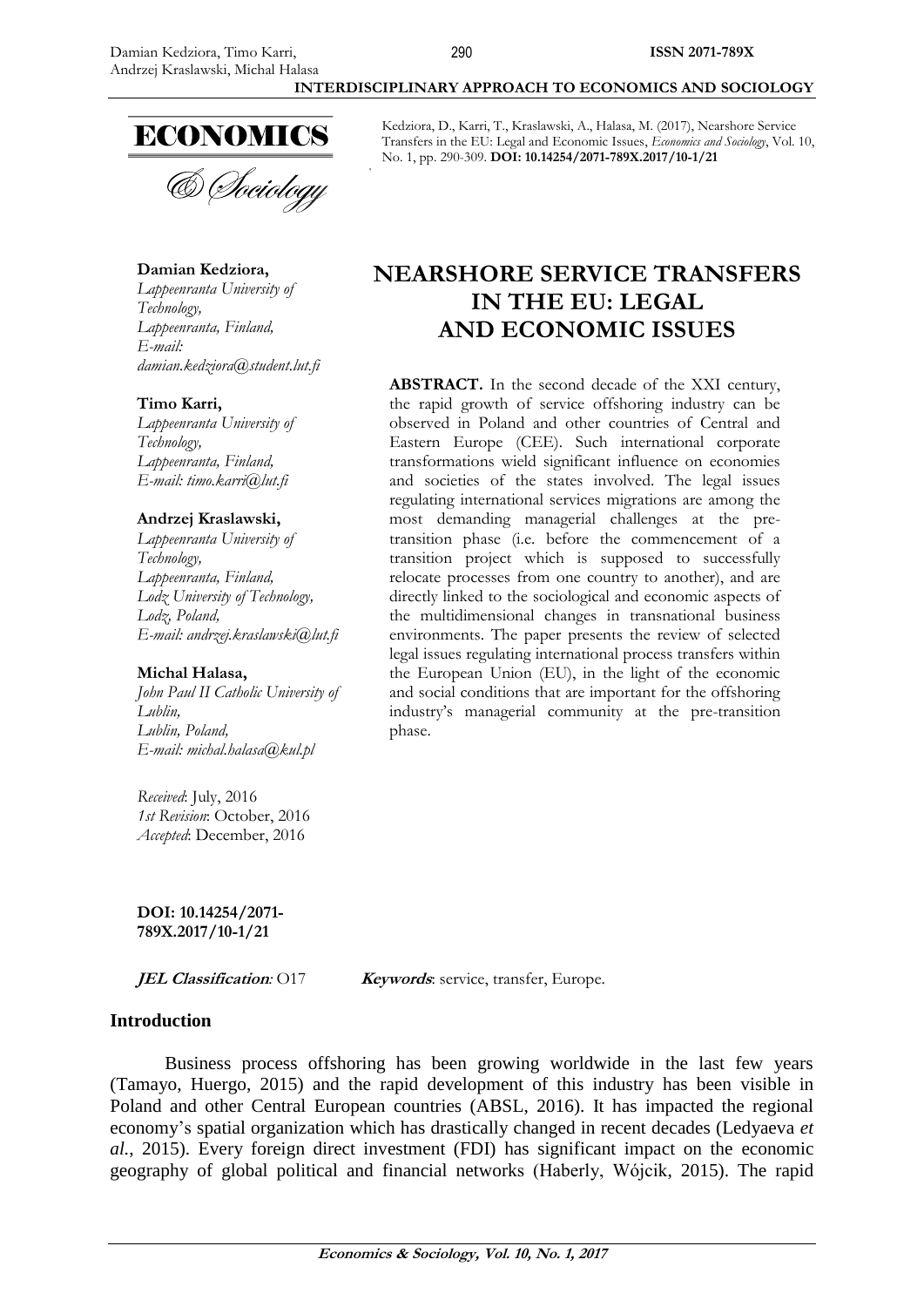growth of foreign investments in Business Process Outsourcing (BPO), Shared Services Centres (SSC), Research and Development (R&D), so as Information and Communication Technology (ICT) enhances regional effectiveness and efficiency in its key economic domains (Emerging Europe, 2016). At present, service offshoring industry is the most dynamic sector of Polish economy, stimulated by EU subsidies and domestic incentives designed particularly for supporting foreign investors (Polish Ministry of Treasury, 2013). Such policies and programs wield significant influence on economies and societies of the member states, reinforcing global competitiveness of the European economy (Balcerzak, 2016). Among the key investment advantages of Poland we can list: well-qualified and relatively cheap labour force, with strong working incentives and extensive foreign language skills; public support; EU standards and stable economy (PAIiIZ, PwC, 2012). Arising from the growing organizational and technological ability to coordinate a relocated set of operational tasks, offshore service transfers enabled many firms to integrate their business processes into a global web of activities (Levy, 2005). There are various factors that can facilitate such multinational corporate transformations, through which many companies can achieve lower cost structure that may bring new revenue opportunities, so as other business advantages (Farrell, 2005; Lisin and Strielkowski, 2014). Among such factors, we can mention cost reduction, service optimization, so as the search for workforce capabilities or better technology (Winkler, 2009, p. 68).

Modern economic and social studies encourage seeking for transdisciplinary insights derived from specialized disciplines, to aid various societies in finding solutions to contemporary problems. Managerial community involved in offshore operations is constantly struggling with various challenges and tries to find quick and successful solutions to reoccurring problems at different stages of organizational changes (Strielkowski and Weyskrabova, 2014; Kedziora *et al.*, 2016). The core aim of this work is to provide the review of selected legal issues identified as most challenging for the service offshoring managerial community at the pre-transition stage (during the assessment and preparation for the strategic decision of transferring services to a different EU country), in the light of economic and social aspects. A need for strengthening this area of knowledge was identified from the insights expressed by the interviewees, emphasizing lack of such easily available study, presenting topic in a consistent and understandable way, not merely for law professionals. In this paper, the following research questions shall be addressed:

- 1. How can we identify and classify potential challenges that might present themselves before the start of a service offshoring transition project?
- 2. How can we present the legal regulations important for the business offshoring managerial community in a straightforward and cohesive way?
- 3. What impact may these issues have on the economies and societies of the EU member states involved?

### **1. Theoretical background**

Service offshoring should be understood as "the transnational relocation or dispersion of service activities", previously performed by companies in their home country, including captive (internal) and outsourced (external) operational models (Doh *et al.*, 2009). Outsourcing corresponds to turning over company's operational processes to an external provider for a specified period of time that generally lasts at least a few years (Plannenstein, Tsai, 2004). In captive offshoring, all business activities are performed inside the boundaries of a company, but in a different country than its headquarters (Baier *et al.*, 2015). We can speak about service nearshoring when the company movers their operations closer from a distant offshore country but to a location with lower work expenses (Aspray *et al.*, 2006). The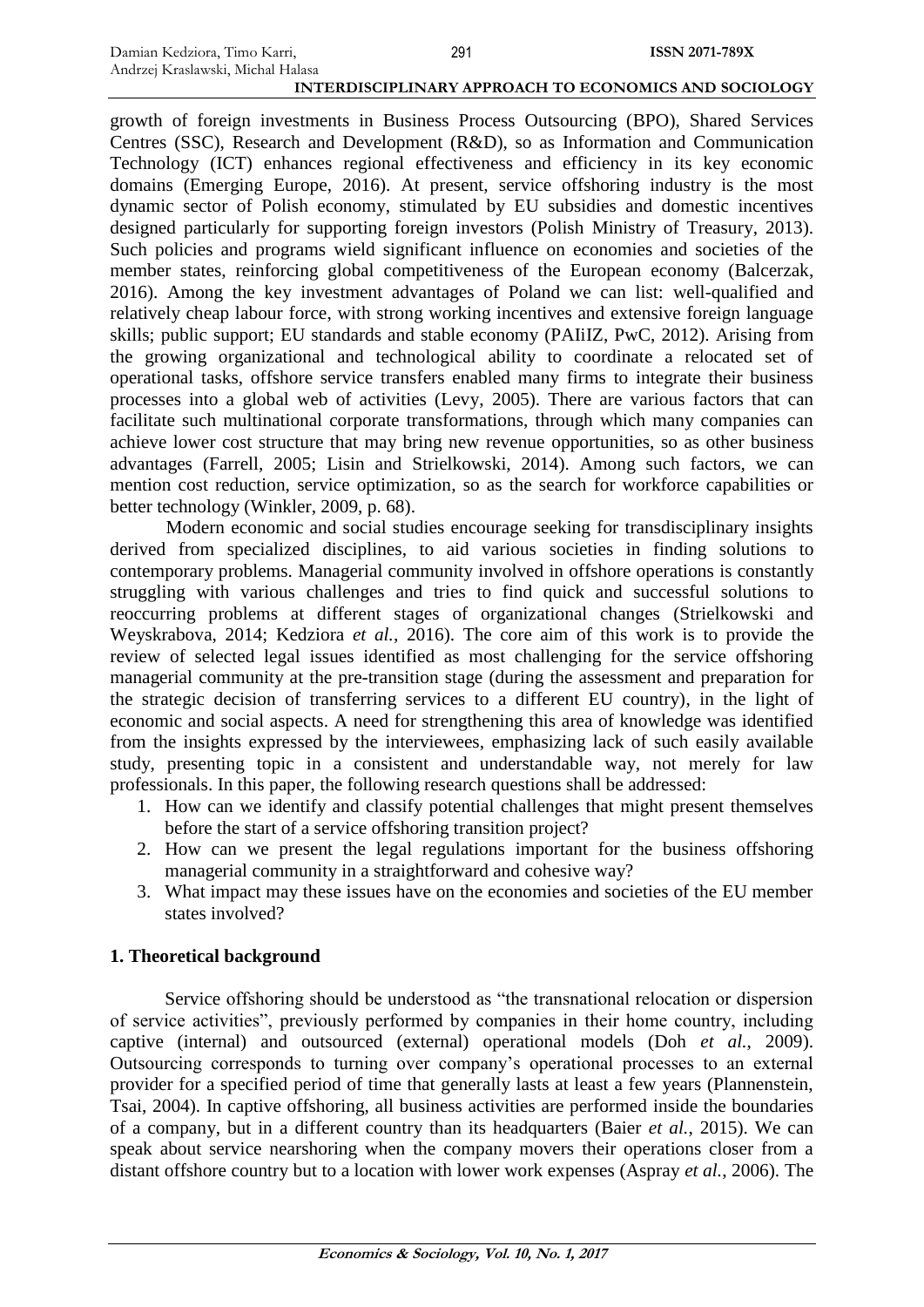execution of such service transfers in realized through a transition project, which is supposed to coordinate and manage its stakeholders, phases and stages (van den Ende, van Marrewijk, 2014). Being an integral component of portfolio management, the key role of business transition management is to coordinate a change in investment strategy with the aim of preserving business values and mitigating risk (Willis Towers Watson, 2015). Transition management is often a multidimensional and demanding challenge (Mani, 2005).

Following the stabile growth of over 20% annually in the past decade, Poland gained a position of a regional sector leader, with over 200 000 employees and 936 service centres at present (including over 100 that employ more than 500 people) (ABSL, Deloitte, Hays Specialist Recruitment, JLL, 2016).



Figure 1. Number of employees and business services centres in in selected EU countries *Source*: self-study based on ABSL, Deloitte, Hays Specialist Recruitment, JLL (2016).

Such development has significant impact on various facets of Polish economy, enhancing cities ready to supply favourable workforce, office and logistic conditions, in the same time leveraging competitiveness on education and recruitment services (Baranowska-Skimina, 2015). In a broad perspective, it reasserts the global turn towards the servicization of Polish economy (Lichniak, 2010). Offshore services may include a wide spectrum of activities, ranging from medical transcription to software development (Pisani, Ricart, 2016). Even though initially business process offshoring referred mainly to manufacturing goods, over the last few years, the production of physical objects offshore has been superseded by the services offshoring, due to the growing demand for the advanced administrative and technical corporate processes (Metters and Verma, 2008). The key types of processes executed in Polish shared service centres are: IT services, Finance and Accounting, Banking, Financial Services, Customer Operations, Supply Chain Management, Research and Development, Human Resources, Procurement and Document Management (ABSL, Deloitte, Hays Specialist Recruitment, JLL, 2016).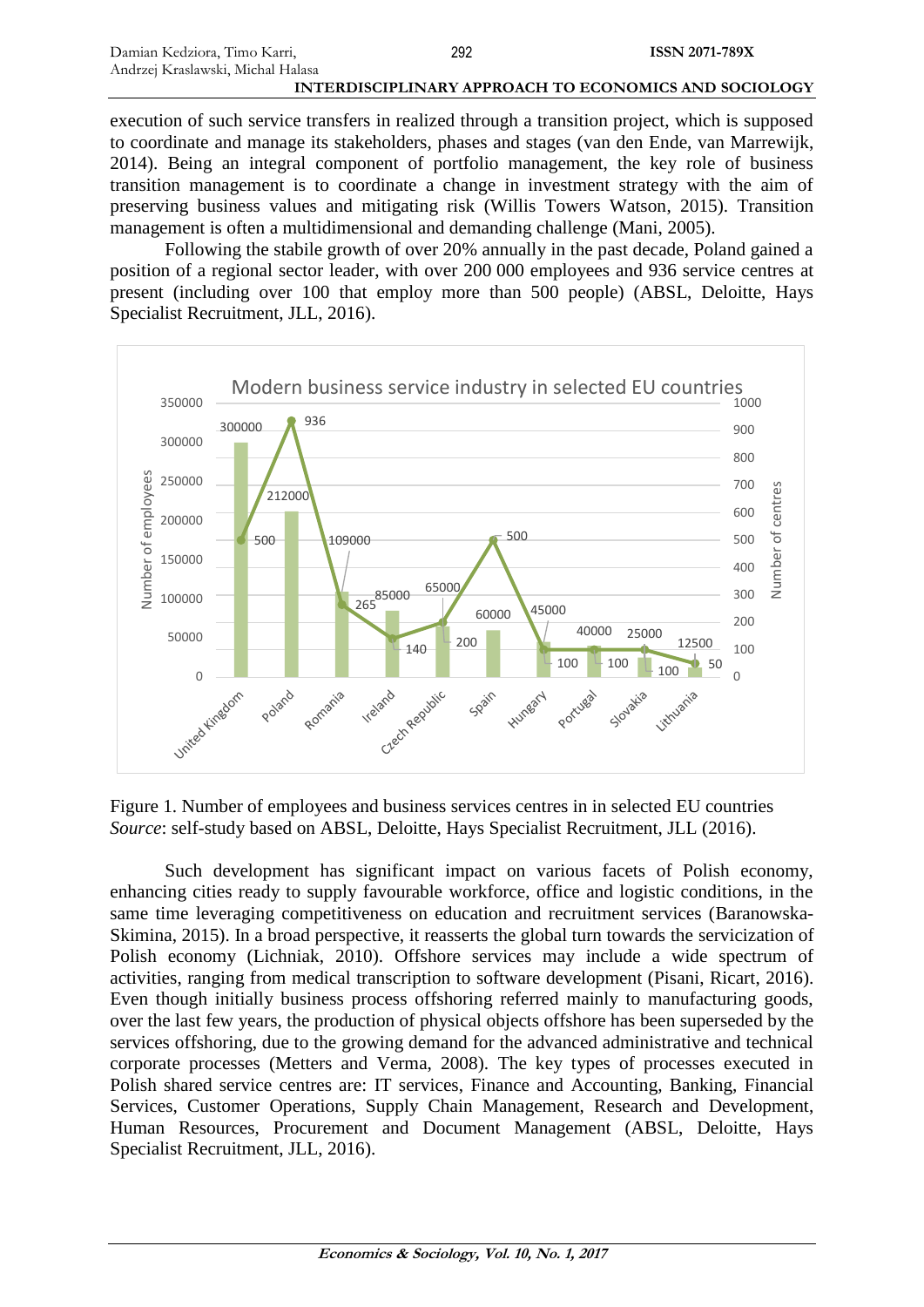Business offshoring has been a widely implemented corporate strategy, aiming mainly for creating and maintaining sustainable competitive advantage (Ferdows, 1997), The facilitation of international service transfers is often stipulated by multiple reasons, creating both opportunities and challenges for various industries, (Hummels *et al.*, 2012). Among the factors encouraging companies to strengthen their competitive advantage through offshoring transitions are: labour cost reduction, highly skilled workforce availability, back office work specialization and developed technology services (Chilimoniuk-Przezdziecka, 2011). In many destination locations, the savings derived from lower salaries and other operational costs can be substantial (Rodríguez, Nieto, 2015). Although the cost may still remain the most important decision-making determining the global outsourcing, the quality-related attributes, ranging from product to service quality are becoming increasingly more important, and services that used to be considered as non-offshorable, has lately started to be relocated due to the rapid development of information and communications technology (ICT), so as the globalization trends, including corporate culture (Tambe and Hitt, 2012). The definition of services themselves can be found in Article 57 of the Treaty on the Functioning of the EU (TFEU, p. 70):

"Services shall be considered to be 'services' within the meaning of the Treaties where they are normally provided for remuneration, in so far as they are not governed by the provisions relating to freedom of movement for goods, capital and persons.

'Services' shall in particular include:

- activities of an industrial character;
- activities of a commercial character;
- activities of craftsmen;
- activities of the professions.

Without prejudice to the provisions of the Chapter relating to the right of establishment, the person providing a service may, in order to do so, temporarily pursue his activity in the Member State where the service is provided, under the same conditions as are imposed by that State on its own nationals".

The regulation identifies remuneration as a prerequisite. Wording of the second paragraph of Article 57 unquestionably presents that the enumeration of activities that constitute a service featured there is not final. Identified activities shall be "particularly" considered services within the meaning of the Treaty. The third paragraph of the definition stipulates the objective scope of the freedom as well as necessitates the provision of the service in another Member State to be of temporary character. Since the authority to interpret the Treaties by giving preliminary rulings is granted exclusively to the Court of Justice of the EU in Art. 267 of TFEU (p. 164), the profound understanding of the definition can be found throughout judgments of the Court. The notion of 'services' covers services which are not governed by other freedoms, in order to ensure that all economic activity falls within the scope of the fundamental freedoms". The Court also dismissed the argument that such an order of priority may be inferred from Article 58 (2) of the Treaty, justifying that the provision is primarily addressed to the Community legislature and is explained by the fact that the freedom to provide services and the free movement of capital may progress at different rates.

# **2. Research process**

The research conducted in this study is focused on legal regulations governing the service offshoring industry, particularly important for the managerial community in the pretransition phase of organizational changes. The empirical approach was assumed in gathering the data, which has taken place in between March 2015 and January 2016. The input has been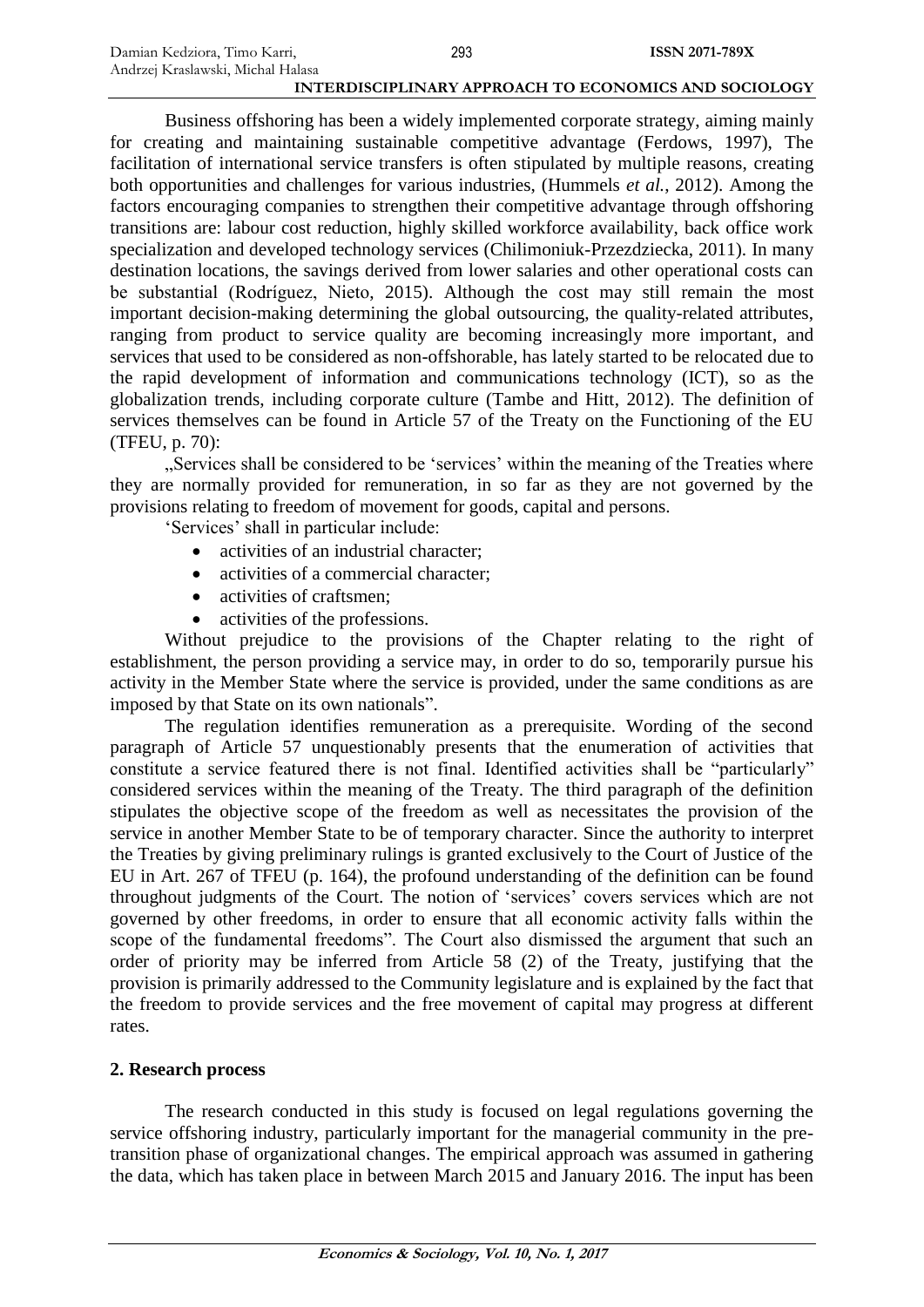collected by conducting numerous interviews in person (followed by an intensive email exchange) with the managerial community of service offshoring corporations based in Poland, Finland, Ireland, Slovakia and the Netherlands, originating from the regions of the United States of America, the EU and Asia. The practical insights were gathered from 60 managers responsible for Senior Management (Operations/Service Delivery Managers), Transition and Transformation Management (Transition/Migration Managers), People Management (Team Managers/Leaders) and Product Portfolio (Product Design, Development and Sales). The interviewees were employed in 49 companies from the business sectors of Accounting (Accounts Payable, Account Receivable and General Ledger), Banking (Payments and Account Operations) and Information Technology (IT Service Desk and Remote Infrastructure Management). Each interlocutor has been interviewed personally one or two times, and after the sessions were completed- all of them received the final paper version with a gentle request for feedback and necessary adjustment suggestions.

While performing the interviews, the respondents were inquired about the challenges and problems with which they needed to struggle in their career, together with real cases and their corporate experiences. The research focused on the stage before processes are transferred abroad and the decision on the offshoring transition strategy has to be assessed and thoroughly considered. After the data had been collected, the outputs were discussed and evaluated, so that the research questions would have been assessed and responded. Then, the problems had been divided into 5 categories (FREQUENCY, MODEL, SECTOR, SIDE, TYPE, and PROBLEM). The first (FREQUENCY), presents the number of the managers interviewed, reflecting how many of them stated a given problem (whether it was all 60 of them, or only one person). For this category, the following scale was applied: only 1 manager (individual), 2-20 managers (few), 21-35 (many), 36-50 (majority), 51-60 (vast majority). The second class (MODEL) tells whether a given issue is subject to only one of the two most popular operational models of offshoring, or both of them: business process outsourcing (BPO) or in-house (captive). Another category (SECTOR) addresses the sector in which a given problem can be found, i.e. Banking, IT, or Accounting. The category (SIDE) defines in which of the two common sides of the transitional change (service vendor or service buyer) a given issue is more likely to present itself. Another group of problems (TYPE) answers the question whether a given function corresponds merely to the outsourcing business (a service is transferred to some different company based in the same country), or to its offshoring variant (when the vendor company is located in a different country). The results are presented in *Table 1*.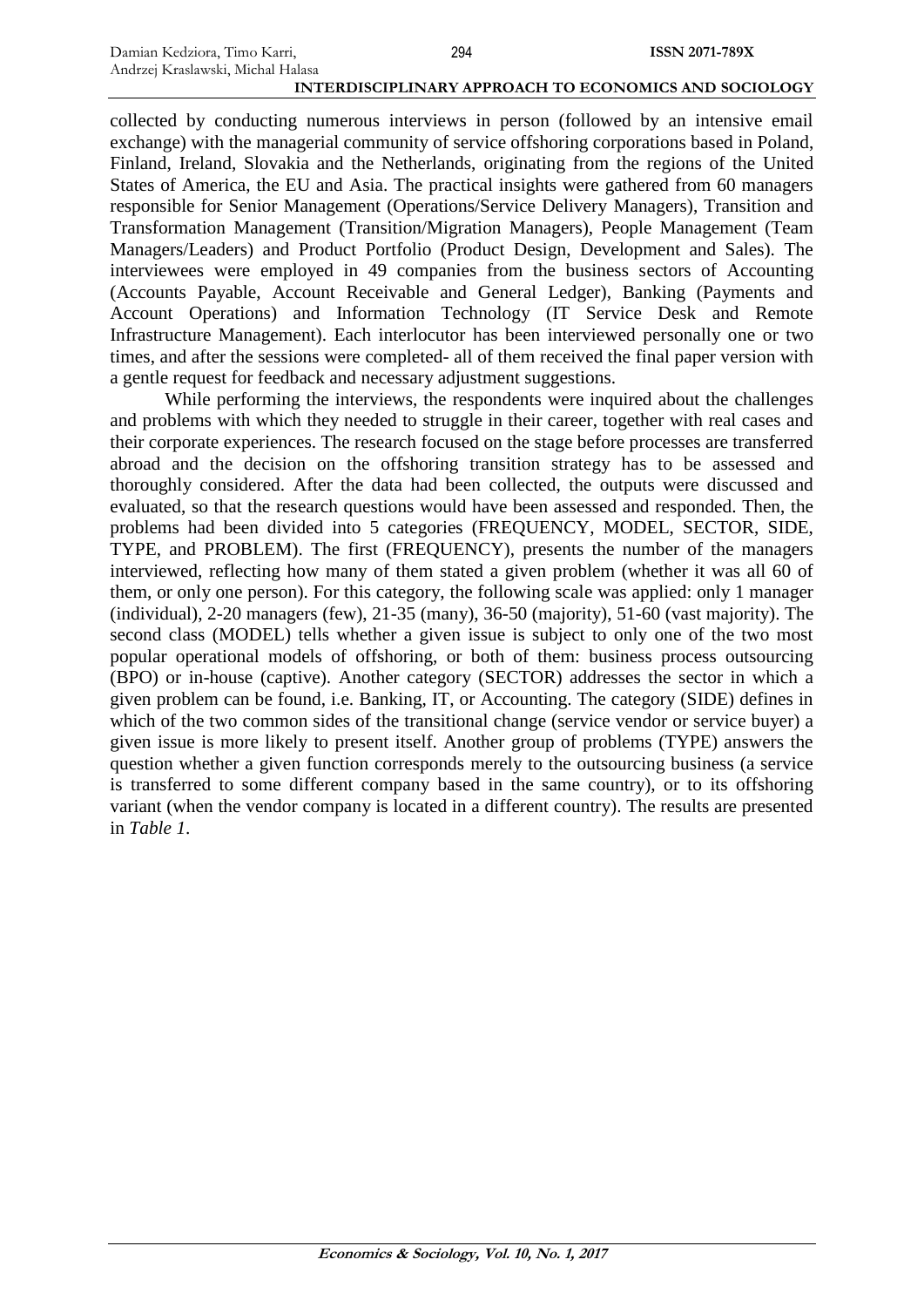| $\#$           | Frequency        | Model              | Sector           | Side                    | Type                       | Problem                                                                                                                                                    |
|----------------|------------------|--------------------|------------------|-------------------------|----------------------------|------------------------------------------------------------------------------------------------------------------------------------------------------------|
| 1              | 2                | 3                  | 4                | 5                       | 6                          | 7                                                                                                                                                          |
| 1              | few              | BPO/in<br>-house   | IT               | <b>Buyer</b>            | Outsourcing<br>/Offshoring | diversity in the current client<br>infrastructure (network topology)                                                                                       |
| $\overline{2}$ | many             | BPO/in-<br>house   | All              | <b>Buyer</b>            | Outsourcing<br>/Offshoring | diversity in the current client<br>systems and apps                                                                                                        |
| 3              | majority         | BPO/in-<br>house   | All              | Vendor/<br><b>Buyer</b> | Outsourcing<br>/Offshoring | developing a clear scope of duties<br>for the parties involved                                                                                             |
| $\overline{4}$ | majority         | BPO/in-<br>house   | All              | Vendor/<br><b>Buyer</b> | Outsourcing<br>/Offshoring | issues understanding of the roles<br>and responsibilities                                                                                                  |
| 5              | vast<br>majority | BPO/in-<br>house   | All              | Vendor/<br><b>Buyer</b> | Offshoring                 | how to migrate a worker to the<br>destination country                                                                                                      |
| 6              | few              | BPO/in-<br>house   | IT               | <b>Buyer</b>            | Outsourcing<br>/Offshoring | Issues with development of service<br>design and test environment                                                                                          |
| $\tau$         | many             | $BPO/in-$<br>house | All              | Vendor/<br><b>Buyer</b> | Outsourcing<br>/Offshoring | which jurisdiction should be<br>applied for the transition<br>implementation                                                                               |
| 8              | individual       | BPO/in-<br>house   | All              | Vendor/<br><b>Buyer</b> | Outsourcing<br>/Offshoring | problems with understanding the<br>basics of the EU Acquired Rights<br>Directive                                                                           |
| 9              | few              | <b>BPO</b>         | IT               | <b>Buyer</b>            | Outsourcing                | final product portfolio wrongly<br>converted onto SLA                                                                                                      |
| 10             | individual       | BPO/in-<br>house   | All              | Vendor/<br>Buyer        | Outsourcing                | how to define the termination<br>conditions in the contract                                                                                                |
| 11             | vast<br>majority | BPO/in-<br>house   | All              | Vendor/<br><b>Buyer</b> | Offshoring                 | how to set up an enterprise in a<br>foreign country to start business<br>activities                                                                        |
| 12             | individual       | <b>BPO</b>         | Account<br>ing   | Vendor                  | Outsourcing<br>/Offshoring | data access / disclosure risks                                                                                                                             |
| 13             | many             | <b>BPO</b>         | All              | Vendor                  | Outsourcing                | wrongly prepared product pipeline<br>for offer                                                                                                             |
| 14             | many             | BPO/in-<br>house   | All              | Vendor                  | Offshoring                 | risk of the job permits that can<br>postpone the project                                                                                                   |
| 15             | many             |                    | in-house Banking | Buyer                   | Outsourcing<br>/Offshoring | how and by whom is the legal risk<br>assessment performed in the project                                                                                   |
| 16             | vast<br>majority |                    | in-house Banking | Buyer                   | Outsourcing<br>/Offshoring | how to protect personal data while<br>processing sensitive information                                                                                     |
| 17             | majority         | BPO/in-<br>house   | All              | <b>Buyer</b>            | Offshoring                 | how to find the remote location<br>that is cost effective, but maintains<br>the high delivery quality                                                      |
| 18             | many             | BPO/in-<br>house   | Account<br>ing   | Vendor/<br><b>Buyer</b> | Outsourcing<br>/Offshoring | issues with defining sound taxing<br>policy                                                                                                                |
| 19             | many             | <b>BPO</b>         | All              | Buyer                   | Outsourcing<br>/Offshoring | how to verify the partner's know-<br>how                                                                                                                   |
| 20             | few              | <b>BPO</b>         | All              | Vendor/<br><b>Buyer</b> | Outsourcing<br>/Offshoring | lack of negotiation flexibility at the<br>bid process                                                                                                      |
| 21             | many             | <b>BPO</b>         | All              | Buyer                   | Outsourcing<br>/Offshoring | how to verify if the partner<br>possesses a well-developed IT<br>infrastructure available which is<br>crucial for the stability of the<br>service delivery |

# Table 1. Common pre-transition problems in the offshoring industry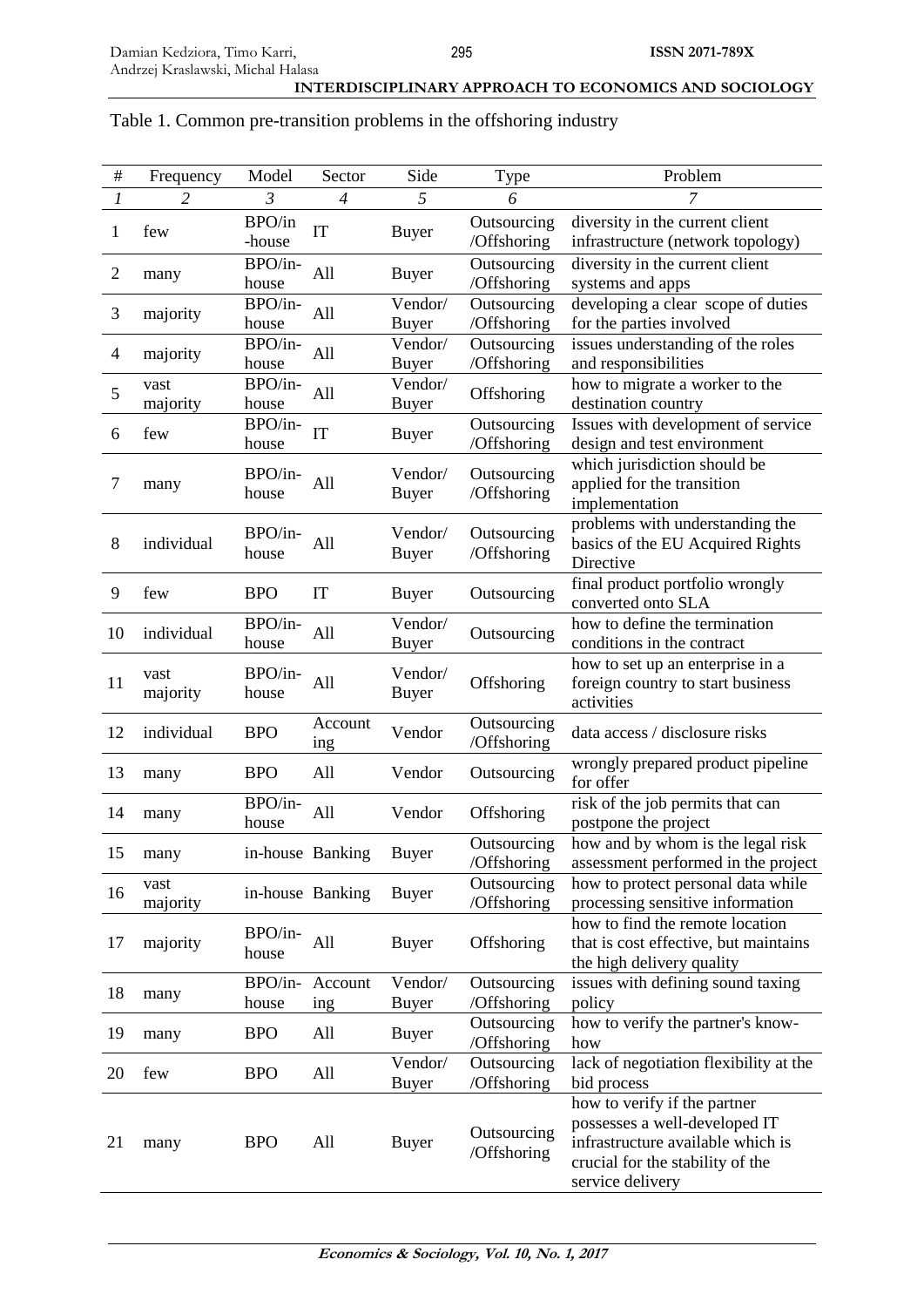Damian Kedziora, Timo Karri, Andrzej Kraslawski, Michal Halasa

**INTERDISCIPLINARY APPROACH TO ECONOMICS AND SOCIOLOGY**

| 1  | $\overline{2}$   | 3                  | $\overline{4}$   | 5                | 6                          | 7                                                                                                                                                                                                                                        |
|----|------------------|--------------------|------------------|------------------|----------------------------|------------------------------------------------------------------------------------------------------------------------------------------------------------------------------------------------------------------------------------------|
| 22 | individual       | in-house All       |                  | <b>Buyer</b>     | Outsourcing<br>/Offshoring | how to maintain the company's<br>functioning transparency during<br>transformation                                                                                                                                                       |
| 23 | few              | BPO/in-<br>house   | All              | Buyer            | Offshoring                 | what are the key government<br>incentive schemes in the<br>considered locations                                                                                                                                                          |
| 24 | few              | $BPO/in-$<br>house | All              | Buyer            | Offshoring                 | how to assess the availability of a<br>high-profile and experienced<br>managerial community in the<br>target investment locations                                                                                                        |
| 25 | vast<br>majority |                    | in-house Banking | Buyer            | Outsourcing<br>/Offshoring | how to understand the legal acts<br>regulating offshoring transitions<br>that are often hard to comprehend                                                                                                                               |
| 26 | many             | in-house All       |                  | Vendor/<br>Buyer | Outsourcing<br>/Offshoring | issues with planning the new<br>business model enabling<br>supervision costs reduction                                                                                                                                                   |
| 27 | individual       | BPO/in-<br>house   | A11              | Vendor/<br>Buyer | Outsourcing<br>/Offshoring | language barrier when<br>transitioning services along with<br>the suppliers, e.g. service is being<br>moved from Finland to Poland, but<br>all suppliers stay local and used to<br>communicate in Finnish before<br>(contract, invoices) |
| 28 | few              | <b>BPO</b>         | A11              | Vendor/<br>Buyer | Outsourcing<br>/Offshoring | problems with establishing<br>consistent and optimized service<br>delivery model                                                                                                                                                         |

*Source*: self-study.

After the assessment of the collected empirical data, it has been determined that the key pre-transition challenges, indicated by the vast majority of the managers interviewed (points 5, 11 and 16 and 25 in *Table 1*) are: 'how to migrate a worker to the destination country', 'how to set up an enterprise in a foreign country to start business activities', 'how to protect personal data while processing sensitive information', and 'how to understand the legal acts regulating offshoring transitions that are often hard to comprehend'. All of these four problems correspond to the legal regulations governing process transition, but while the first three refer to the specialist field knowledge, the fourth one is of a cognitive nature (pointing at the difficulties in the understanding of legal acts, often formulated for being used and applied by the lawyers' community). Thus, the authors decided to carry out the review of 3 core legal topics, focusing on its easiness of understanding in the socio-economic context. The three topics presented in *Figure 2*, had been phrased in the following way: 1) establishing and conducting business activity in a different country; 2) relocation of an employee to a different country; 3) sensitive data handling procedure in the light of international process transfers.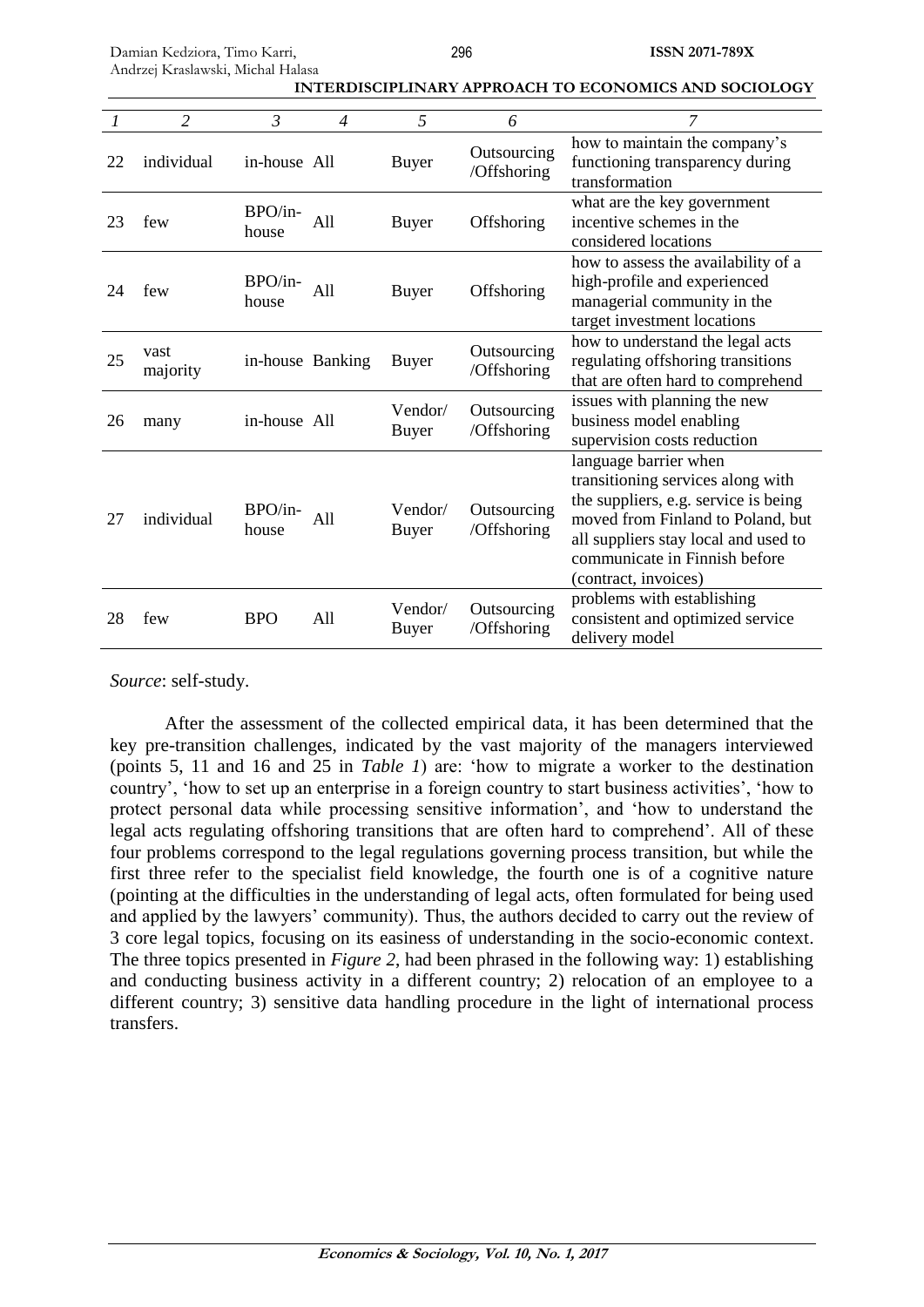

Figure 2. Key legal topics related to service transfers offshore *Source*: case study.

# **3. Selected legal topics review**

# *3.1. Establishing and conducting business activity in a different country*

One of the key challenges impacting the strategic decision making process of transferring some processes to remote location is the simplicity and convenience of establishing and conducting business activity by a business entity (capital) in a destination country. It needs to be considered from two angles. Firstly, from the perspective of the easiness of incorporating a business entity (partnership) under which the services shall be rendered in a target country. Secondly, the complexity of employee relocation procedure, especially for high-level workers responsible for project coordination, as well as specialists and subject matter experts responsible for recruitment, knowledge transfer and introductory trainings.

Important, but not critical in the decision making process of preparing service offshoring transition is the transparency and lucidity of the destination country's legal system, particularly in the light of establishing and conducting business activity by foreign entities. At the stage of arranging relocation activities, one needs to confront the target country's procedural elasticity with the economic factors of workers' migration. Depending on organizational needs, two basic forms can be considered: establishing a daughter company in a target country (branch of a foreign enterprise), and utilizing local entity's services, at the same time introducing appropriate control mechanisms, like delegating managerial crew responsible for process coordination in a destination country. According to the rule of free services movement, the citizens of the EU are allowed to establish and conduct business activity within the territory of another EU member state (together with Island, Norway and Lichtenstein), even though the administrative requirements may vary in particular EU member states. The formal and legal requirements are also determined by the legal form under which the business activities are to be conducted in the foreign country. As per the general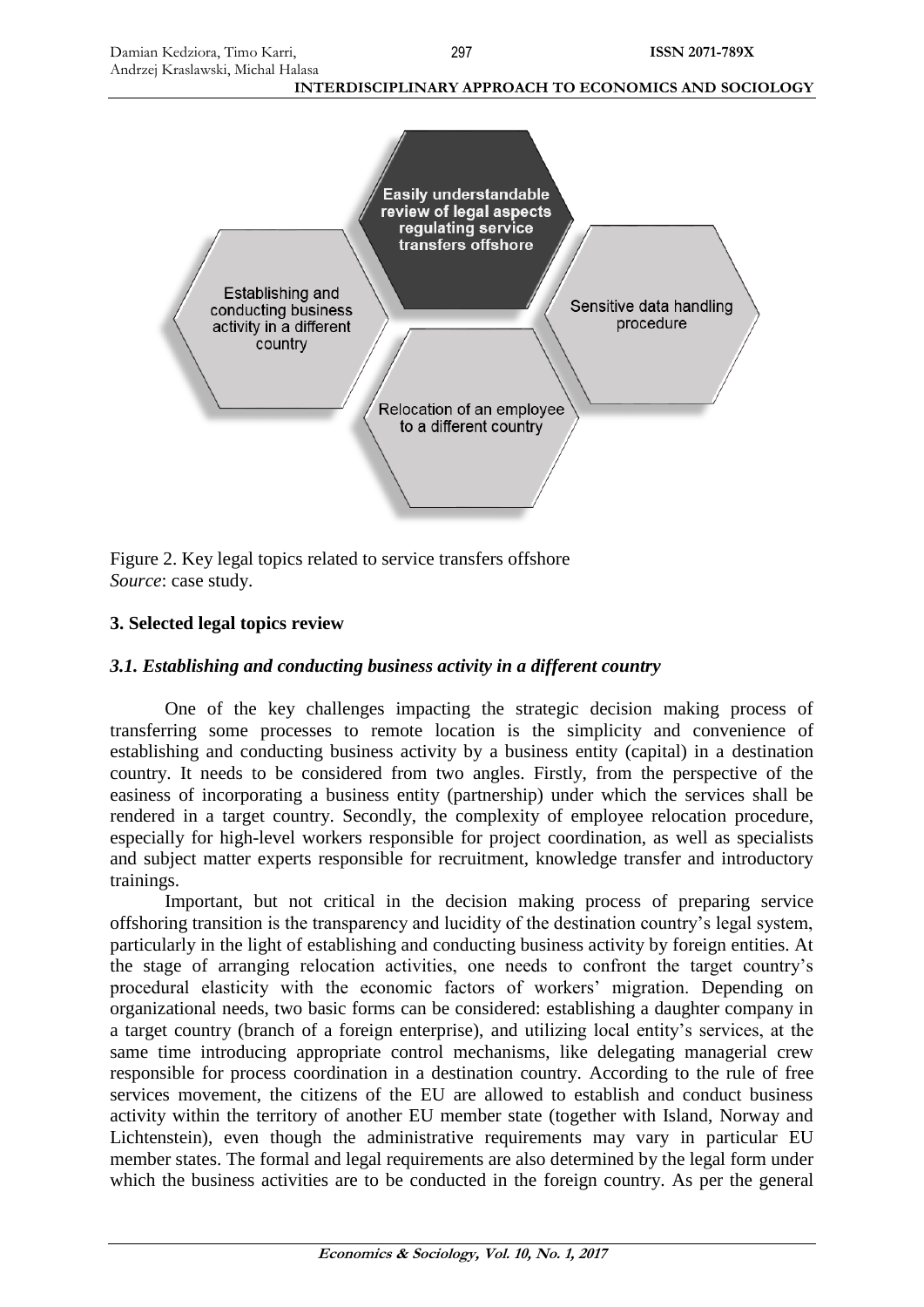policy on supporting entrepreneurship in the EU, all the member states are obliged to implement such approaches as:

- the lead time of establishing company should not exceed 3 working days.
- the cost of establishing company should not exceed 100 EUR.
- application of the 'one-stop shopping' principle and online registration.

Nonetheless, it is important to mention that the above recommendations are merely of general character, aiming at simplification and facilitation of legal entity's establishment, but their implementation vary depending on legal forms of conducting business activity in a given country. Nowadays, the most popular form of conducting business activity in the EU is the private limited company (e.g. Sp. z o.o. in Poland, LTD in the UK, GmbH in Germany, S.R.L. in Spain, S.R.O in Slovakia and Oy in Finland).

Private limited companies are the share-holding companies in which equity partners are not personally responsible for the company's liabilities towards creditors. Their responsibility is limited in a way that only the company's equity is fully accountable (formed from its associates' contributions). In general, the functioning models of private limited companies are similar in all EU member states (based on the German Gesellschaft mit beschränkter Haftung, GmbH), but the detailed functioning models can vary. The regulations on establishing daughter companies by foreign enterprises from outside of the EU may differ in each member state. In Poland for instance, foreign citizens (remaining in the country on the grounds of visa), similarly like foreign partnerships (if their registration does not require their physical presence in Poland) are only allowed to establish and conduct business activity in the form of limited partnership, limited joint-stock partnership and private limited company. It is important to mention that bilateral agreements concluded between individual countries and Poland (or any other EU member state) can impose additional constraints or freedoms. Thus, before reaching the decision on incorporating a daughter company at the target country, one needs to verify possible conveniences and restrictions, related to the incorporation of the dependent subject in the target country. As a matter of principle, the incorporation of a daughter company in the destination country can happen without limitations, but if the mother company's Executive Board is supposed to be delegated to hold some functions in the daughter company, it can become necessary to arrange visas and work permits for performing some actions at a given position. In order to define the rules governing workers' migration to the destination country, it is important to determine and follow the regulations in the two areas: the legalization of the workers' stay within the target country's territory and legalization of the workers' employment in the target country.

A share-holding company constitutes the optimal form for the offshoring business activity due to a number of reasons:

- It can be established on the basis of capital share acquired from the mother company. It means that it is always necessary to obtain separate resources for the incorporation of the daughter company in the target country. The obvious advantage of such incorporation (as part of the division through assignation) is the possibility of establishing mother company on the capital share constituting the organized part of the mother company.
- Share-holding companies, as legal entities are represented by the organs forming them. It enables the optimization of surveillance model in the foreign country where the process shall be delivered. From one hand, designated managers are responsible for daily decision making process, holding positions in the senior executive boards. From the other hand, making strategic decision in key aspects of company's operations is possible via the remote voting and online shareholder summits. Such strategic decisions may concern the acknowledgement of the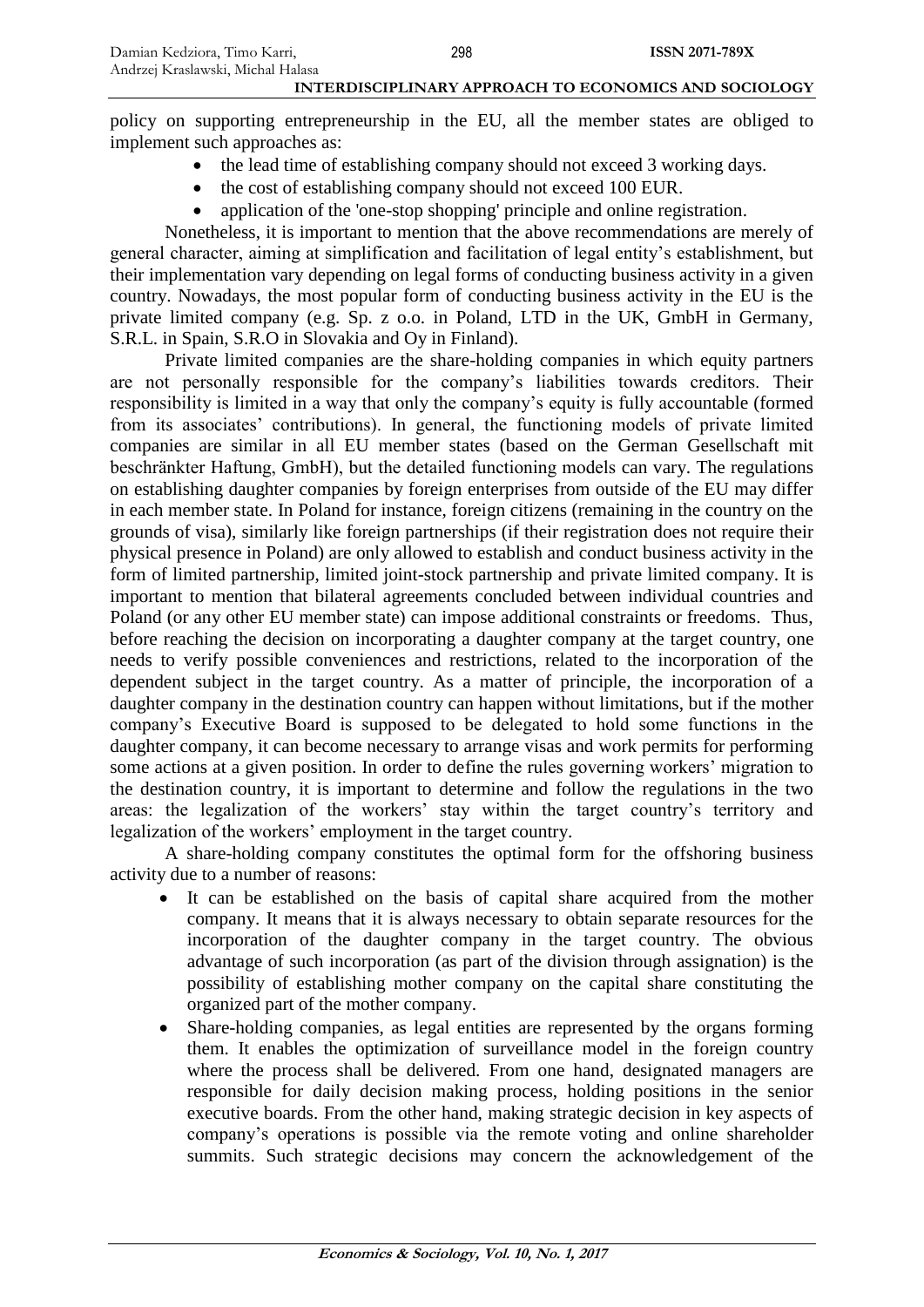financial statements, granting exoneration for the following year, termination of activity etc.

- In case the company has to be recapitalized, especially at the initial stage of crossborder process migration, in case of share-holding companies the additional financial resources can be acquired through surcharges or the increase of share capital.
- The legal construction of share-holding company enables relatively uncomplicated transfer of income from daughter to mother company. The incomes acquired by the daughter company can be transferred as dividends that can only be liquidized by the resolution of the shareholders' summit. Income transfer eliminates the issue of transfer prizing.

### *3.2. Relocation of an employee to a different country*

The first step of a worker's relocation is the residence legalization within the territory of the destination country. Free movement of employees is one of the key four freedoms of EU law and workforce relocation is a form of efficient resources distribution on the EU labour market (Vasile, 2014). According to the current EU legislation, the main legal condition for entrance and residence of a foreigner in the territory of the receiving country is the ownership of valid identity document and a visa (if required by its law). This concept is related not only to international business transfers, but to the multidimensional phenomenon of international migrations that has recently been widely addressed in media and political discourse in both the geopolitical and civilizational aspect (Strielkowski, Bilan, 2016). Together with the strengthening of EU member states cooperation, all the in-border controls have been abolished, and the freedom of people and goods has been reinforced. Nonetheless, it is important to remember that in case of monitoring and control conducted by security services of a member state, the foreigner should hold a travel document (passport), and in case of EU or Schengen citizens- travel document or identity card. Currently, Schengen zone consists of Austria, Belgium, Czech Republic, Denmark, Estonia, Finland, France, Germany, Greece, Hungary, Iceland, Italy, Latvia, Lithuania, Luxembourg, Malta, Netherlands, Norway, Poland, Portugal, Slovakia, Slovenia, Spain, Sweden, Switzerland, and Liechtenstein. It is worth to mention that Schengen zone borders do not exactly cover the EU boarders. Cyprus, Bulgaria, Ireland, Romania, the United Kingdom and Croatia remain outside Schengen (being the EU member countries), whereas such Schengen zone countries as Liechtenstein and Switzerland do not belong to the EU. Moreover, some public institutions of EU member states (banks, public offices, hospitals etc.) recognize only passport as a valid identity document from a foreigner. In case of the EU countries that do not belong to Schengen zone, the stay in their territory for more than 3 months may lead to the need of visa arrangement, even for EU citizens. Visa is required for the citizens of many countries from outside the EU (together with the travel document). Within the EU territory, we can list the following visa types:

- airport visa (type A), valid only for people travelling by plane, not allowing to leave the airport transit zone;
- Schengen visa (type C), allowing the residence in the Schengen zone territory for less than 90 days, within 6 months after the first entrance [Art. 2, points 2-5 of the Council Regulation (EC) No 810/2009 of the European Parliament and of the Council of 13 July 2009, establishing a Community Code on Visas (Visa Code);
- Country visas (type D), legalizing the residence within the territory of a given member state for longer than 90 days in the defined validity period. Type D visas are most frequently used to legalize the residence of migrated employees, as they can be granted for maximum 12 months. The awarding of visas is the independent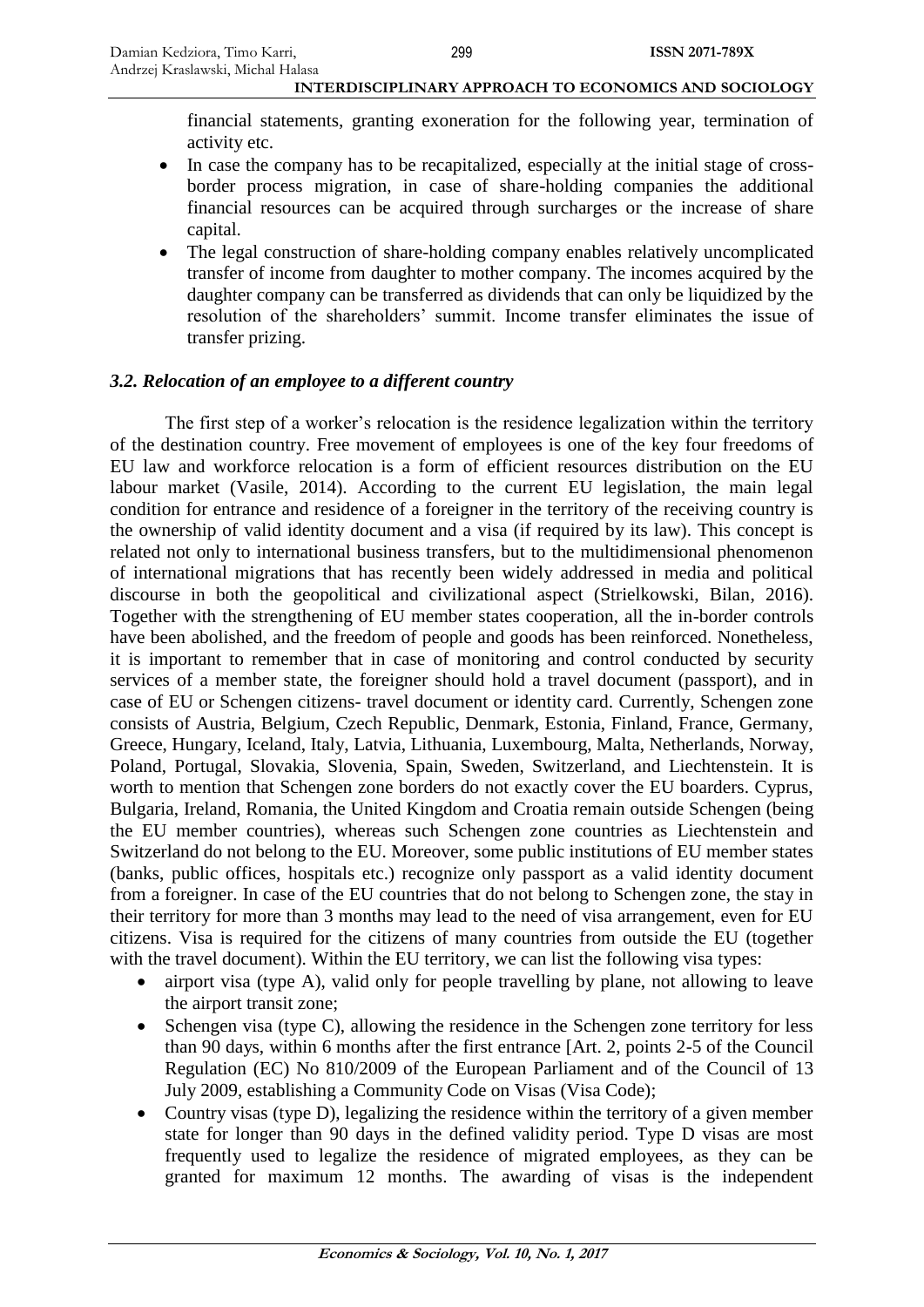competence of a particular EU member state. According to Schengen acquis – Convention on the gradual abolition of checks at their common borders, the long-term visas are the country visas for the period of more than 3 months that can be awarded by one of the member states on the basis of their internal regulations and procedures [Art. 18 of Schengen acquis – Convention implementing Schengen Agreement of 14 June 1985 between the Governments of the States of the Benelux Economic Union, the Federal Republic of Germany and the French Republic on the gradual abolition of checks at their common borders]. Country visas are awarded by a consulate of the receiving country on the basis of the residence aim an applicant declares. In case of a migrated employee, the residence aim is often pronounced as undertaking employment in the territory of the receiving country. In order to prove this fact, it is necessary to arrange additional documents legalizing the employment commencement in the receiving country's territory, such as work permit, or the statement of future employer about the intention of employing a foreigner, if the receiving country's work permit is not obligatory.

It is worth to remember that before initiating an employee's migration procedure, the detailed legal conditions regulating this aspect between two countries need to be investigated. Moreover, the general conditions regulating the visa policy of a given country can be tightened or released in particular situations. In case of extending the employee's relocation period for more than the visa's validity, the procedure that legalizes employee's residence needs to be applied. In most cases, the legalization comes to the application for the temporal residency and employment.

Another element that needs to be identified during the employee's relocation process is the expected legalization of worker's employment in the destination country. The general rule for the EU citizens is the lack of obligation for arranging separate work permit within the EU member states. In most cases, the lack of such obligation concerns also Schengen zone's citizens. The exceptions to the freedom of employment in the affiliated countries concern such countries as Croatia, Lichtenstein and Switzerland. In the forthcoming years, the public opinion shall be observing the freedom of worker flows in Europe, in the light of the Brexit decision undertaken by the United Kingdom citizens and the general trends across the entire continent (Bachmann, Sidaway, 2016). Moreover, equal gender opportunities are particularly relevant in the EU labour environment (Alonso *et al.*, 2017). In case of migrating workers from outside the EU, it is obligatory to arrange the work permit. For instance, within the territory of the Republic of Poland, the procedure and type of the necessary permit depends on the location and the type of work a foreign employee is supposed to perform.

If a migrated employee is supposed to work in Poland under the standard contract of employment or civil law contract with the employer based in Poland, the Type A work permit shall be issued. In case of relocating an employee to perform the board member role at the employer's partnership registered in Poland, and when he is supposed to remain in the country for more than 6 months within the period of the following 12 months, the Type B work permit shall be issued. In case of performing duties in a foreign company that is not registered, nor conducting any organized business activities in Poland, the employee delegated to perform only export services in the foreign country (only temporary and occasional), needs to apply for the Type D work permit. If the migrated worker is to work at the foreign company and shall be delegated to Poland for more than 3 months in the subsequent 6 months for different purpose than defined in work permits Types B, C and D, the Type E work permit shall be issued. The work permits are issued for some definite period, determined in the decision on granting the permit, but no longer than 3 months. In case of foreigners holding the board member positions in enterprises of more than 25 employees on the day of applying for permit, the work permit can be grated for up to 5 years.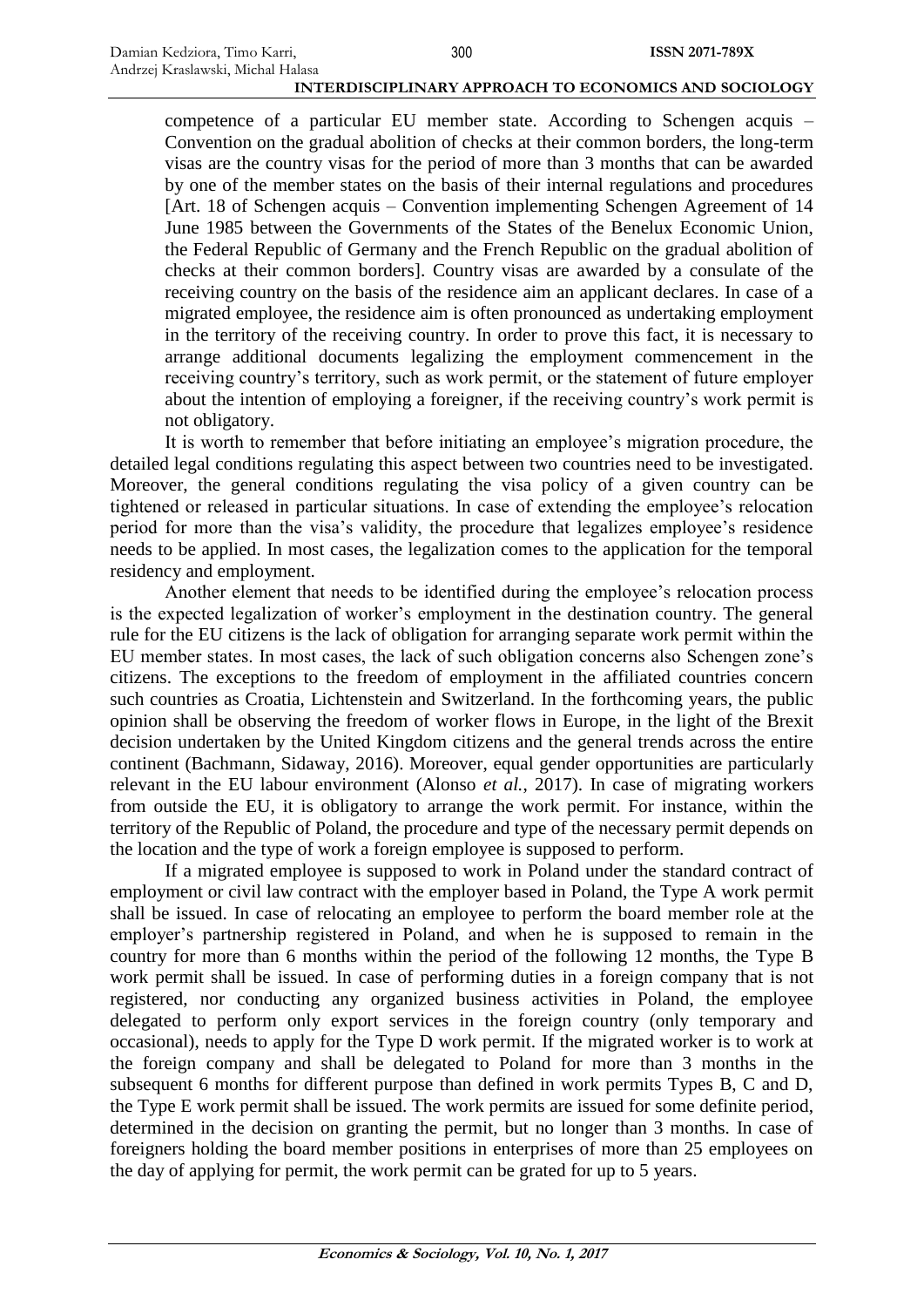In the process of worker's migration, for the purpose of cost optimization and improving the comfort of employment commencement, it is worth to take advantage of applying for the integrated permit. The integrated permit (i.e. permit for residence and employment) is only one document (obtained as part of only one application procedure), legalizing both the residence and the employment of a worker [Article 115 and the following of the Act on Foreigners of 12 December 2013 (Journal of Laws of the Republic of Poland of 2016, Item 1650)]. The institution of integrated permit in Poland implements the provisions of the Directive 2011/98/UE of the European Parliament and of the Council of 13 December 2011 on a single application procedure for a single permit for third-country nationals to reside and work in the territory of a Member State and on a common set of rights for third-country workers legally residing in a Member State. Analogous solutions can be found in the other European legal systems where the Directive has been implemented. It is essential the even the Directive imposes the duty of developing one, common administrative procedure in all member states, the substantive conditions of granting the integrated permit in different EU countries can vary, as the decision on its final structure lies exclusively with the member state legislators.

The key social aspect related to the migration of a worker is the separation from their families. I order to prevent unnecessary situations resulting in the downfall of the employees effectiveness (often resulting from the yearning to family), the European law allows the localization of stay for a spouse or an underage child (not only biological, also adopted or any other the employee hold the foster care over), as defined in Council Directive 2003/86/EC of 22 September 2003 on the right to family reunification. The family of the worker may apply for the residence permit for the period of 3 years with the possibility of extending. A drawback of this regulation is the fact that it does not refer to adult children (on which member states can apply separate regulations), and it does not apply to Schengen citizens.

# *3.3. The sensitive data handling procedure in the light of international process transfers*

The procedure of protecting the sensitive personal data in the EU is defined in the Regulation (EU) 2016/679 of the European Parliament and of the Council of 27 April 2016 on the protection of natural persons with regard to the processing of personal data and on the free movement of such data, and repealing Directive 95/46/EC (General Data Protection Regulation). This text is also applicable within the territory of the European Economic Area. The sensitive data handling aspects are also addressed in the "Madrid Resolution" on international privacy standards aimed at strengthening of the international cooperation in the field of data and privacy protection. On the 6th of November 2009, the International Standards for the Protection of Privacy has been signed by Protection Authorities of 50 countries gathered at the 31st International Conference of Data Protection and Privacy Commissioners in Madrid. The aim of the documents is to define the set of rules and laws that shall assure efficient and homogenous personal data privacy protection in the EU member states, in the same time bringing about the improvement in the transnational personal data flows that are inevitable in the globalized world, in the business process offshoring industry in particular. The Regulation (EU) 2016/679 of the European Parliament and of the Council has to be applied in the totally or partially automatized personal data processing, so as the processing of data that are the part of the dataset or are supposed to function as the part of the data set in other than automatized way. From the other hand, the "Madrid Resolution" is applicable for all the kinds of data processing that are conducted by means of the automatized tools, or in other organized way, both in the private and public sectors.

According to the Regulation (EU) 2016/679 of the European Parliament and of the Council, in order to maintain the coherent degree of natural persons' protection in the EU (in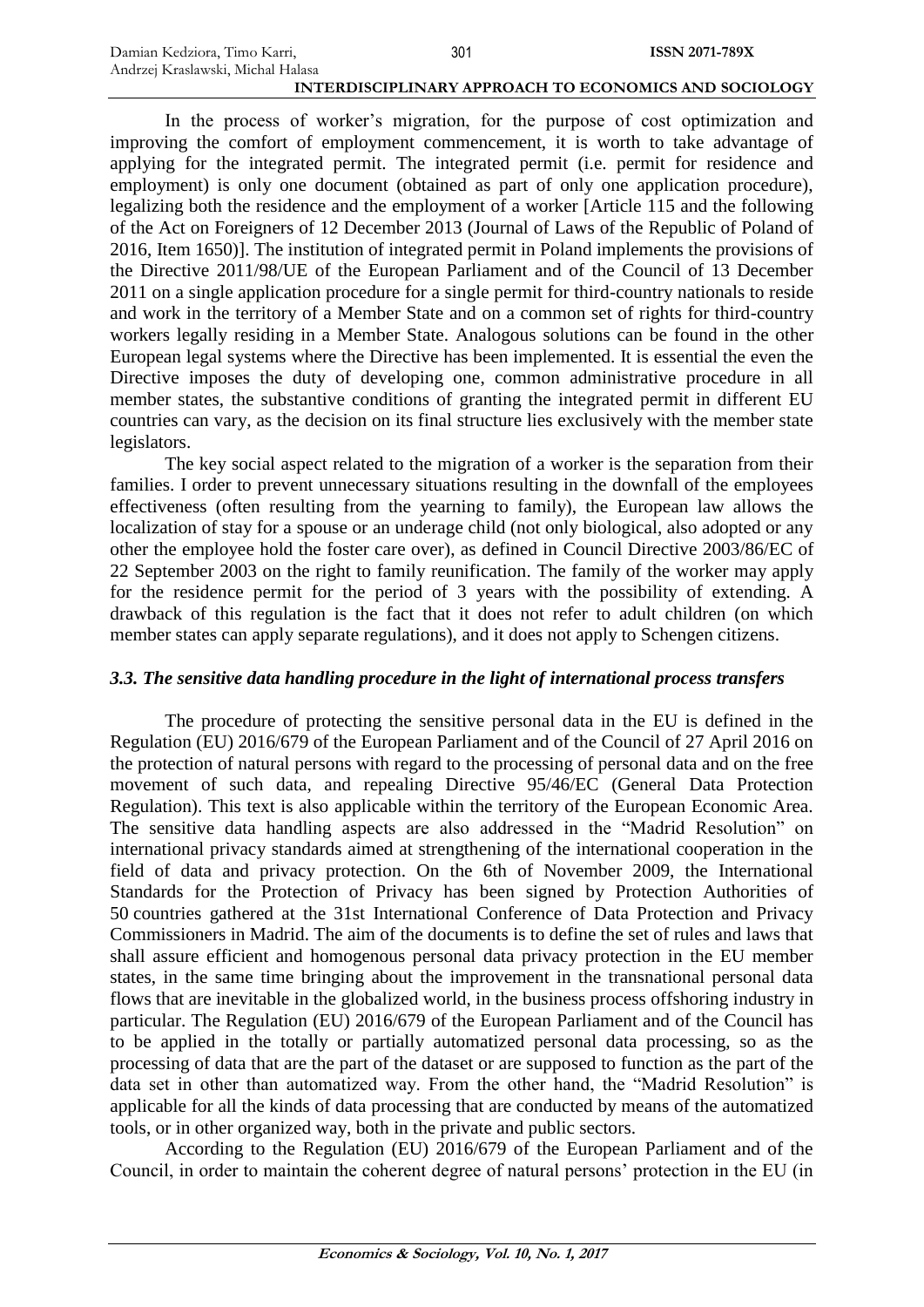the same time preventing the discrepancies that are preventing the free movement of the personal data in the internal European market), such regulation needs to be implemented, which guarantees business entities (including the micro-companies and small-and-medium enterprises) the certainty and transparency of law, and natural persons the equal level of legally executed appurtenances, as well as the [appurtenances](http://pl.bab.la/slownik/angielski-polski/appurtenances) of administrator and processing units in all EU member states. It shall enable the coherent monitoring of the processed data, so as the equal penalty standards in all the member states, and the effective cooperation of surveillance authorities in all the EU countries. In order for the internal market to function properly, the free flow of data within the EU cannot be restricted or abolished due to the reasons related to the natural persons' protection, when it comes to the personal data processing. Due to the special situation of micro-companies and small-and-medium-sized enterprises (SMEs), the above mentioned regulation allows the exceptions concerning the processing activities' registration for the business entities employing less than 250 people. Moreover, it encourages the institutions and administration bodies of the EU member states, to take into account particular needs of the micro-companies and SMEs.

In the topic of the personal data protection, it is important to explain a few basic definitions. The understanding of 'micro-companies' and 'small-and-medium-sized enterprises' needs to be based on the Article 2 of the Appendix to the Recommendation 2003/361/EC – Definition of micro, small and medium-sized enterprises. According to the Article 4 of the Regulation:

- 'personal data' means any information relating to an identified or identifiable natural person ('data subject'); an identifiable natural person is one who can be identified, directly or indirectly, in particular by reference to an identifier such as a name, an identification number, location data, an online identifier or to one or more factors specific to the physical, physiological, genetic, mental, economic, cultural or social identity of that natural person;
- 'processing' means any operation or set of operations which is performed on personal data or on sets of personal data, whether or not by automated means, such as collection, recording, organisation, structuring, storage, adaptation or alteration, retrieval, consultation, use, disclosure by transmission, dissemination or otherwise making available, alignment or combination, restriction, erasure or destruction;
- 'restriction of processing' means the marking of stored personal data with the aim of limiting their processing in the future;
- 'profiling' means any form of automated processing of personal data consisting of the use of personal data to evaluate certain personal aspects relating to a natural person, in particular to analyse or predict aspects concerning that natural person's performance at work, economic situation, health, personal preferences, interests, reliability, behaviour, location or movements;
- 'pseudonymisation' means the processing of personal data in such a manner that the personal data can no longer be attributed to a specific data subject without the use of additional information, provided that such additional information is kept separately and is subject to technical and organisational measures to ensure that the personal data are not attributed to an identified or identifiable natural person;
- 'filing system' means any structured set of personal data which are accessible according to specific criteria, whether centralised, decentralised or dispersed on a functional or geographical basis;
- 'controller' means the natural or legal person, public authority, agency or other body which, alone or jointly with others, determines the purposes and means of the processing of personal data; where the purposes and means of such processing are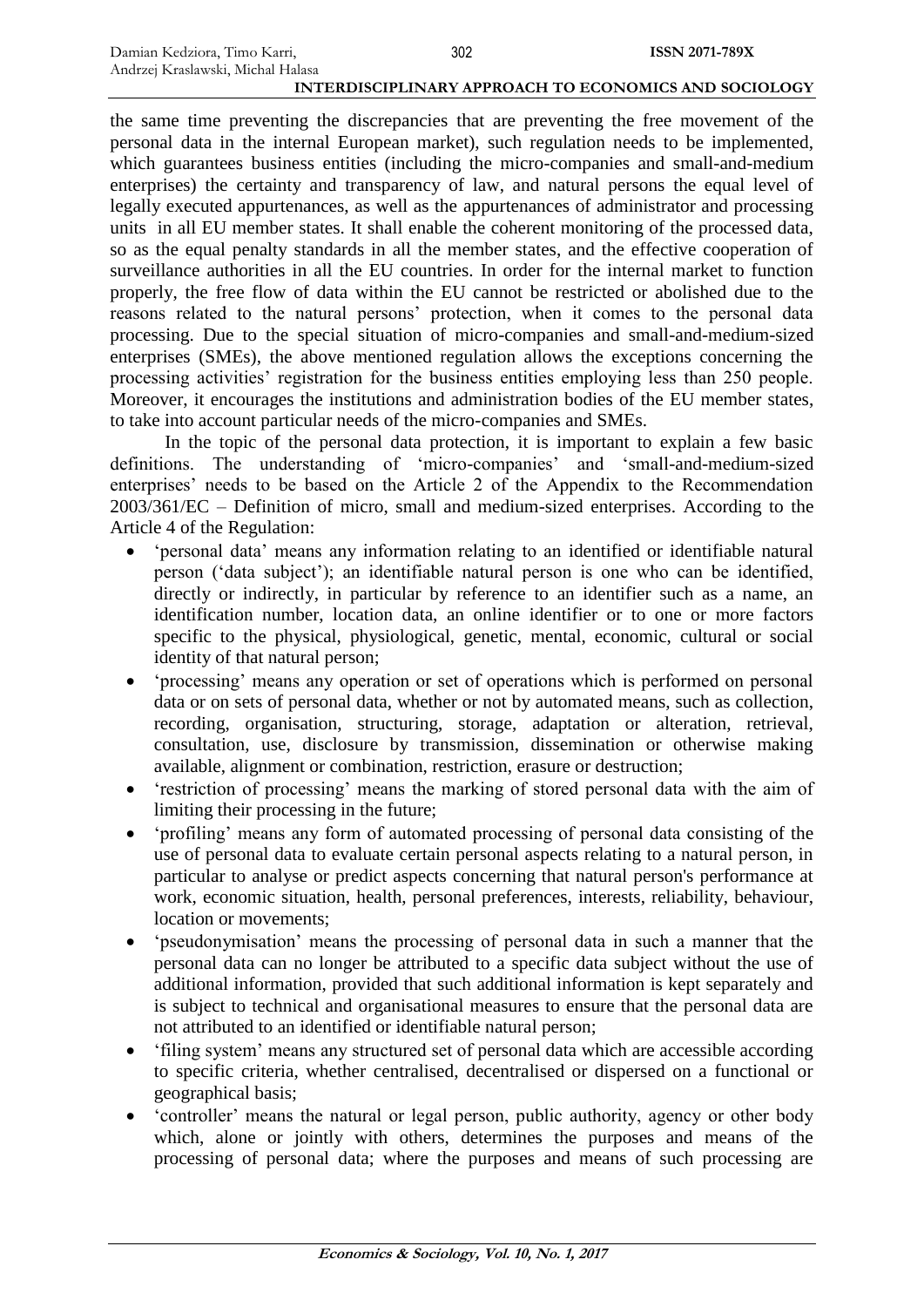determined by Union or Member State law, the controller or the specific criteria for its nomination may be provided for by Union or Member State law;

- 'processor' means a natural or legal person, public authority, agency or other body which processes personal data on behalf of the controller;
- 'recipient' means a natural or legal person, public authority, agency or another body, to which the personal data are disclosed, whether a third party or not. However, public authorities which may receive personal data in the framework of a particular inquiry in accordance with Union or Member State law shall not be regarded as recipients; the processing of those data by those public authorities shall be in compliance with the applicable data protection rules according to the purposes of the processing;
- 'third party' means a natural or legal person, public authority, agency or body other than the data subject, controller, processor and persons who, under the direct authority of the controller or processor, are authorised to process personal data;
- 'consent' of the data subject means any freely given, specific, informed and unambiguous indication of the data subject's wishes by which he or she, by a statement or by a clear affirmative action, signifies agreement to the processing of personal data relating to him or her;
- 'personal data breach' means a breach of security leading to the accidental or unlawful destruction, loss, alteration, unauthorised disclosure of, or access to, personal data transmitted, stored or otherwise processed;
- 'binding corporate rules' means personal data protection policies which are adhered to by a controller or processor established on the territory of a Member State for transfers or a set of transfers of personal data to a controller or processor in one or more third countries within a group of undertakings, or group of enterprises engaged in a joint economic activity;
- 'supervisory authority' means an independent public authority which is established by a Member State pursuant to Article 51;
- 'cross-border processing' means either:
	- a) processing of personal data which takes place in the context of the activities of establishments in more than one Member State of a controller or processor in the Union where the controller or processor is established in more than one Member State; or
	- b) processing of personal data which takes place in the context of the activities of a single establishment of a controller or processor in the Union but which substantially affects or is likely to substantially affect data subjects in more than one Member State.

The processing of personal data that leads to the improper or illegal human discrimination of people concerned needs to be recognized as unreliable. Another condition is to define the purpose of data processing that shall only be restricted to fulfilling precisely defined goal and legitimately towards the responsible unit (meaning it can only be processed for the purpose which it was collected). Processing personal data shall be arranged according to the proportionality rule, which means it shall be restricted only to the processing that is appropriate, important and sufficient in the light of the personal data processing aim. Person responsible from processing data (person responsible) shall aim for the minimization of the amount of the data processed and is obliged to ensure the correctness of updated data, so that it can meet the predefined goal. Another rule governing the personal data processing mechanism is the openness, according to which the responsible person is obliged to inform the people concerned about the processing person's identity, aim of processing, people to whom the data shall be disclosed, so as the means of their rights exercising. If the personal data was collected directly from the person subject to personal data processing (data subject),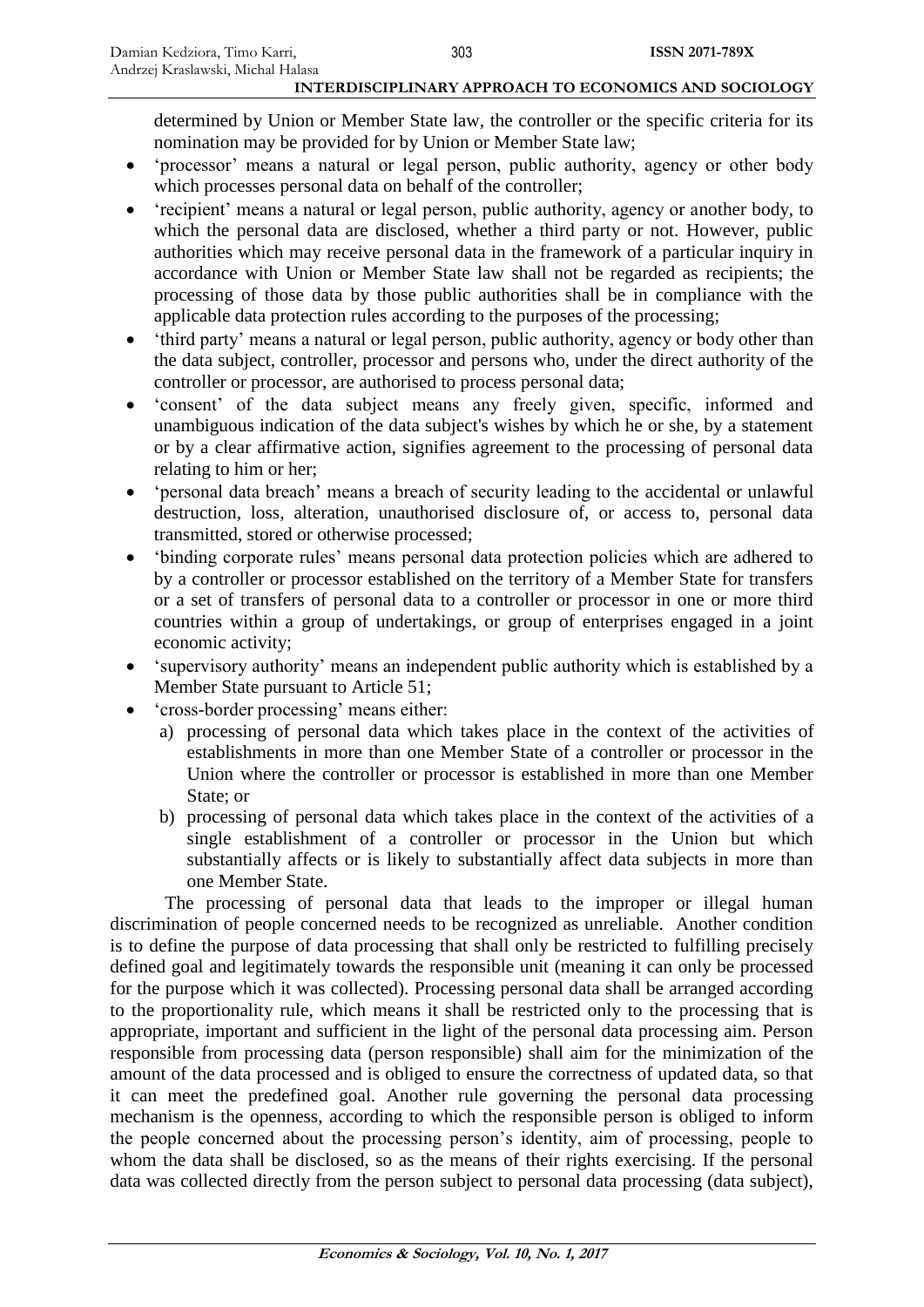the information shall be passed during the data collection process. Still, if the personal data had not been collected directly from the data subject, the person responsible is obliged to inform the data subject about the origin of the data. This information shall be aligned in the proper period of time, even though other means can also be ensured, as long as ensuring its validity not possible, or would require excessive efforts at the responsible person's side. All kinds of information delivered to the data subject shall be shared in a clear and understandable way. If the personal data are collected only via an electronic communication, the above obligations can be fulfilled by locating the privacy policy at the easily visible and accessible place.

Processing of personal data shall be aligned with the responsibility rule, which means that the responsible persons needs to be undertake actions aiming for compliance with regulations and rules defined in the EU and domestic law. Another rule is the legitimacy, which means that the personal data can be processed only if approved by the data subject, or in case of the legally justified good of the person responsible for data processing (if not subject to the legally justified goods of law and order, personal freedom etc.), and when the processing is required for maintaining the legal relationship between the data subject and responsible. Personal data can also be processed, if required by the domestic legislation to fulfil the obligation imposed by the proper public authority, as part of exercising its entitlements or responding to the situation of the life, health or security threat of the data subject. The person responsible is obliged to ensure the simple and efficient withdrawal procedure of the concerned person's data at all times. It is important to mention that the particularly protected data (such as one impacting a person's personal zone) that can cause discrimination or serious danger for the data subject can be particularly protected from mishandling. The sensitive data particularly protected consist of the information on racial and ethnic parentage; political, religious and philosophical views; so as the information related to the sexual life and health conditions of the data subject. In the area of personal data processing, person responsible can make use one or more supplier (not treating it as sharing personal data with the 3rd party unit), if the minimal data protection level is ensured, as defined in the "Madrid Resolution" and relevant domestic legislation, and furthermore, if the legal relationship is established by signing the contract or other legal instrument that proves its existence, scope, content, and defines the obligation of the data processing services' supplier to obey these warranties and assurance of the process to be align with the person's concerned requirements.

In case of the cross-border data sharing, the Regulation defines the international data sharing as happening within the territory of the EU, as part of the public authorities' activity in more than one member state of the processor and controller that owns organizational units in more than one member state, or the data processing that takes place in the EU as part of the individual organizational activity of the processor and controller in the EU, but may have the essential impact of the people concerned in more than one EU member state. The processing data offshore is possible, if the country to which the data is transferred ensured the minimum protection level. It is possible to transfer the data for some offshore country that does not ensure the minimum protection level, is the sender is able to ensure that the receiver unit will provide required protection level. Such assurance can result from the contractual clauses. Such situation occurs if such sharing takes place within the international corporation or group, and the warranties are defined in the internal privacy security policy. Business units planning to share personal data to some offshore units are obliged to make all possible efforts to properly consider whether the safety level offered by the new service supplier is sufficient.

Another important aspect is the access rights of the data subject to the information on certain personal data that are subject to the processing of data, together with its origin, processing aim and units or persons acting as receivers. Information supplied to the data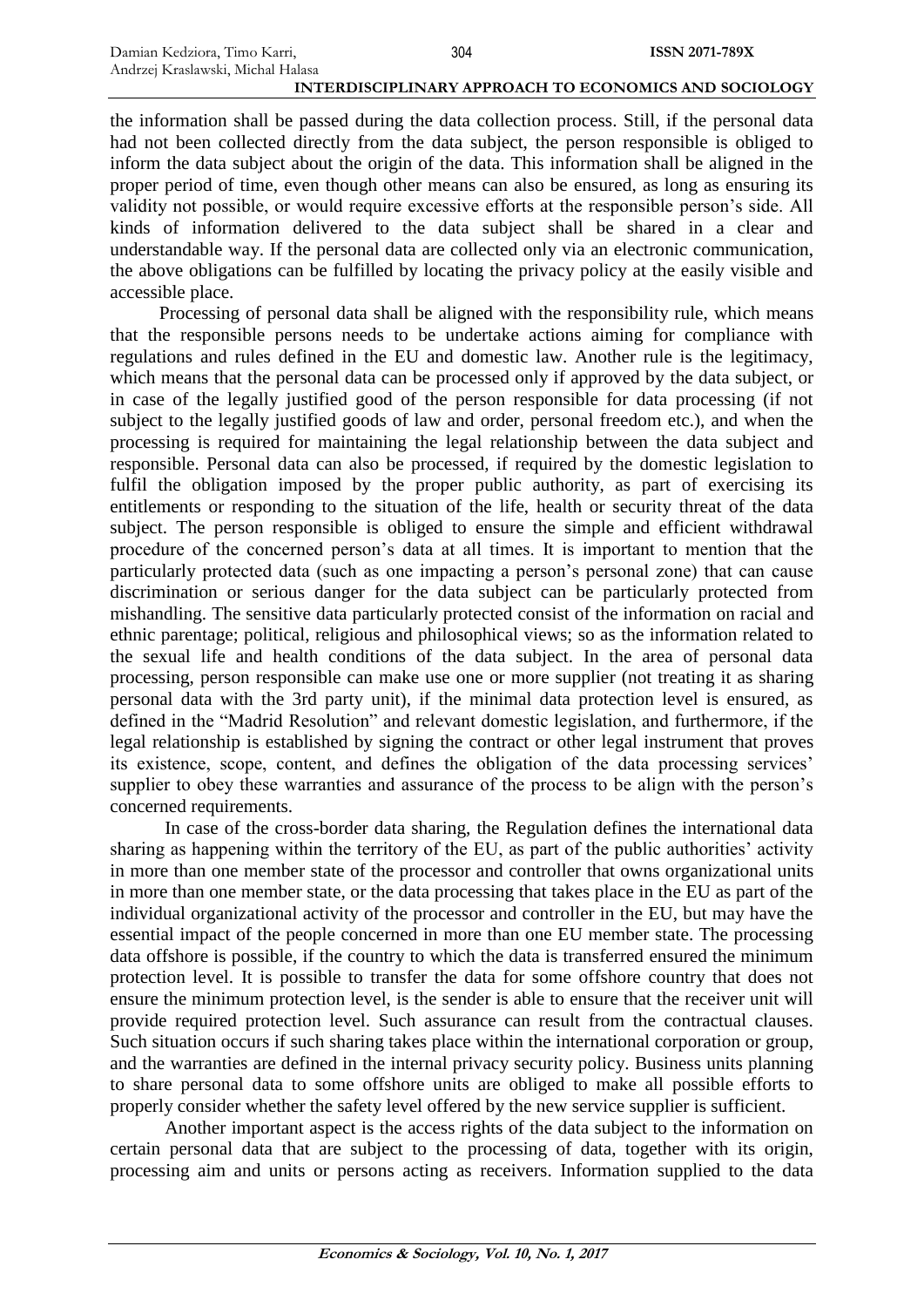subject should be delivered in an understandable way. Data subject can request from the person responsible to delete or update the personal data, if they are outdated. Person responsible for data processing is obliged to update or delete the requested data. The update or deletion of personal data cannot be treated as justified, if blocking such transfer is justified in order to execute the obligation imposed on the responsible person by the domestic law or the bilateral agreement between data subject and responsible. Both the Regulation (EU) 2016/679 of the European Parliament and Directive 95/46/EC (General Data Protection Regulation), determine the objection right of a data subject. Each person subject to data processing can place an objection towards the processing of their personal data, if there is a legally justified reason related to the particular situation. The controller is not allowed to process the data, unless he demonstrates justified reasons, to superior to the interests, rights and freedoms of the data subject (or their grounds for investigating and defend possible claims). Moreover, according to the Article 18 of the Regulation (EU) 2016/679 of the European Parliament and of the Council, data subject shall have the right to obtain from the controller restriction of processing where one of the following applies:

- a) the accuracy of the personal data is contested by the data subject, for a period enabling the controller to verify the accuracy of the personal data;
- b) the processing is unlawful and the data subject opposes the erasure of the personal data and requests the restriction of their use instead;
- c) the controller no longer needs the personal data for the purposes of the processing, but they are required by the data subject for the establishment, exercise or defence of legal claims;
- d) the data subject has objected to processing pursuant to Article 21(1) pending the verification whether the legitimate grounds of the controller override those of the data subject.

Both the subject processing the data, as well as the person responsible are obliged to maintain required security measures in order to protect the personal data. The person responsible is also obliged to control it after the legal relationship with the data subject is terminated. Aside from the above requirements, the business units processing personal data are obliged to introduce the relevant data protection security measures. Such measures may include implementing procedures which can prevent and detect potential breaches of the data protection regulations. These procedures shall be based on the unified management systems and information security control policies. Business units processing personal data are also obliged to implement binding corporate rules. Another measure that may improve the data protection is the implementation of training, education and information programmes among business units responsible for data processing that shall enhance the understanding of secure data processing regulations. Another valuable solution can be performing internal audits, which shall additionally strengthen the compatibility of actions undertaken with binding data protection regulations. Aside from that, the information systems and technologies used to process personal data need to be adjusted to the binding data protection regulations and the business units that are supposed to process the data should implement the respond policies (in cases the data protection regulations are breached).

# **Conclusions**

In the paper, the concept of business process offshoring in the context of social and economic issues has been addressed. The managerial community of the service industry regularly struggles with various problems at different stages of organizational changes, formally executed through the transition project. In this work, the authors focused at the pretransition stage (during the assessment and preparation of the strategic decision governing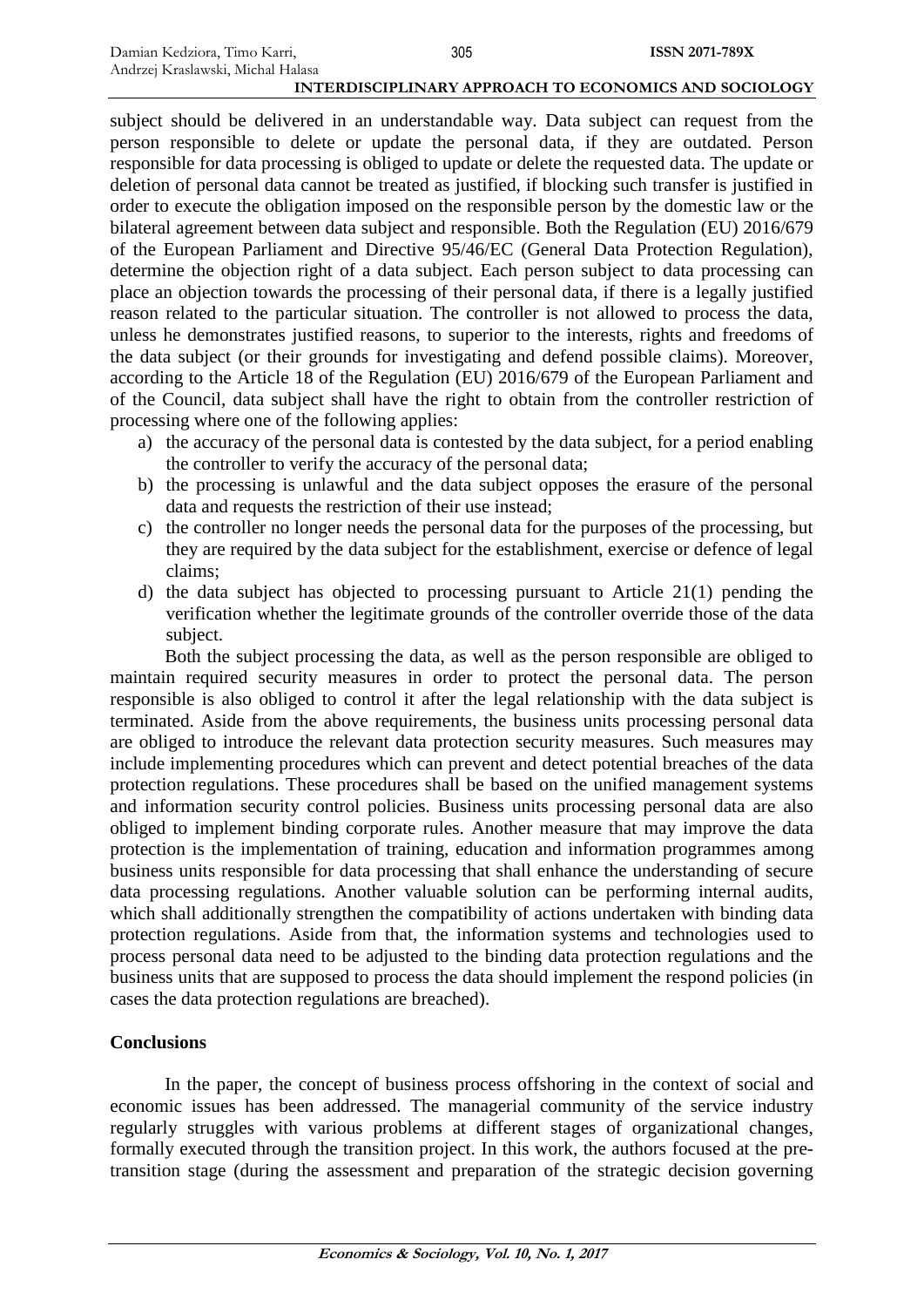details of a subsequent service transfer). The researchers identified key challenges that are most important for service offshoring community. The core aim of this work was to answer the research questions that concerned identification and classification of the most challenging pre-transitional problems, and to respond to the findings by presenting selected legal topics in the light of economic and social aspects. What is important, the vast majority of the interlocutors emphasized the need for developing such review in an easily understandable and approachable way, as most of the available materials is hard to comprehend and appears to be prepared merely for law professionals.

Thus, the study presents three legal aspects related to the international service transfers, identified through the empirical research process: 1) establishing and conducting business activity in a different country, 2) relocation of an employee to a different country, 3) sensitive data handling procedure in the light of international process transfers. As for the first topic, while establishing and conducting business activity by a given business entity (capital) in a destination country, the simplicity and transparency of the destination country's legal system needs to be considered. The authors elaborated on the subjects of setting up private limited company, which is the most popular form of conducting business activity in the EU, as well as incorporating of a daughter company in the target location. As for the aspect of worker's relocation to a different country, the legalization of residence in the destination country has been discussed, with the brief summary of the visa and work permit regulations (that in some EU member states can be arranged in the form of the integrated permit). Moreover, the review of the sensitive data handling procedure within the EU, subject to the "Madrid Resolution" and the Regulation (EU) 2016/679 of the European Parliament, was provided in detail. Personal data protection rights are among the most important values of the European law, encompassing the legitimacy, accuracy, statement of purpose, proportionality, openness, confidentiality and responsibility in matters of personal data processing. It is worth to emphasize the importance of data subject's right to access the information on the background and details of the data processed. The EU legislation provides legal instruments that are supposed to maintain the personal data security and one of the key instruments is the right of data subject to restrict the processor's data handling rights. In general, the EU legislation aims for guaranteeing high-level, unified personal data protection at the territory of the whole EU, in the same time enhancing the sense of legal certainty in this respect.

The authors believe that such review can become profitable for the service offshoring society in the decision making process and proper strategic assessment at the pre-transition period. Moreover, the brief review of selected legal topics regulating offshoring transitions has been developed in the possibly concise and intelligible way, taking into consideration their economic and social implications and influence. As far as the research limitations are concerned, the input data had been gathered only from a defined number of interviewees and the review of legal aspects represents the subjective analysis of cases selected. Every company needs to adjust their efforts and corporate strategies to particular market conditions and business needs, but in general, the subject shall be perceived as important and in the future, more investigations shall definitely be appreciated by the community consulted.

# **References**

- Alonso, P., Moscoso, P., Salgado, J. F. (2017), Structured behavioral interview as a legal guarantee for ensuring equal employment opportunities for women: A meta-analysis, *The European Journal of Psychology Applied to Legal Context*, Vol. 9, No. 1, pp. 15- 23.
- Aspray, W., Moyadas, F., Vardi, M. Y. (2006), *Globalization and offshoring of software: A report of the ACM migration taskforce. New York, NY: Association for Computing*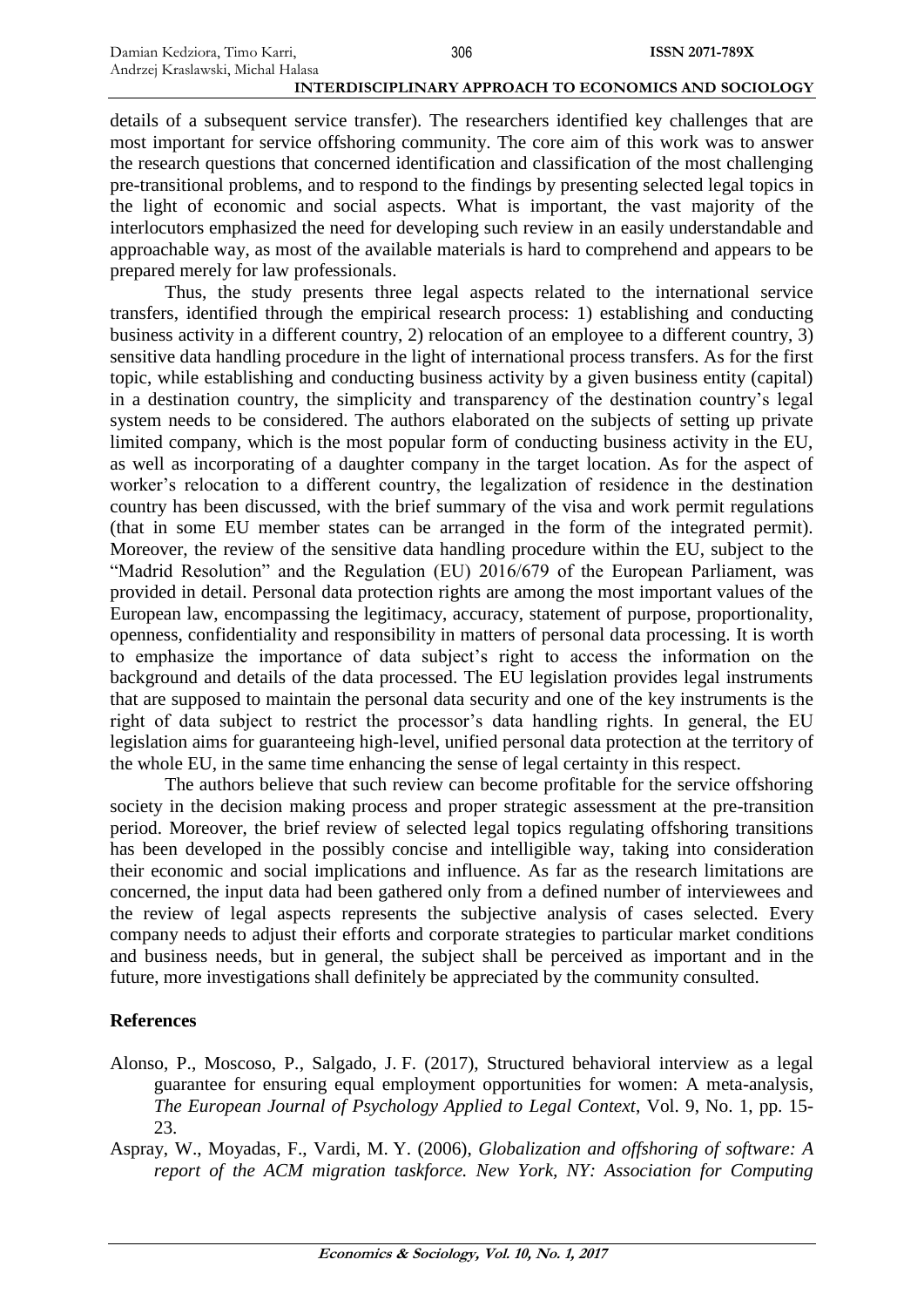*Machinery*, http://usacm.acm.org/images/documents/full\_final1.pdf (referred on 20/11/2016).

- Association of Business Service Leaders ABSL (2016), *Business Services in Central & Eastern Europe 2015, in cooperation with Baker & McKenzie*, JLL, Randstad, https://www.absl.pl/web/guest/home/ (referred on 15/01/2016).
- Association of Business Service Leaders ABSL, Deloitte, Hays Specialist Recruitment, JLL (2016), *Europe's business Services destinations A journey across 10 countries and 20 cities*, http://abslreport.com/wp-content/uploads/2016/11/EURO2016\_official.pdf (referred on 15/01/2017).
- Bachmann, V., Sidaway, J. D. (2016), Brexit geopolitics, *Geoforum*, Vol. 77, pp. 47-50.
- Baier, E., Rammer, C., Schubert, T. (2015), The Impact of Captive Innovation Offshoring on the Effectiveness of Organizational Adaptation, *Journal of International Management*, Vol. 21, No. 2, pp. 150-165.
- Balcerzak, A. P. (2016), Multiple-criteria Evaluation of Quality of Human Capital in the European Union Countries, *Economics and Sociology*, Vol. 9, No. 2, pp. 11-26.
- Baranowska-Skimina, A. (2015), *Kto korzysta na rozwoju sektora BPO/SSC w Polsce?* http://www.egospodarka.pl/124822,Kto-korzysta-na-rozwoju-sektora-BPO-SSC-w-Polsce,1,39,1.html (referred on 10/11/2016).
- Chilimoniuk-Przezdziecka, E. (2011), Offshoring in business services sector over the business cycle: A case of growth of the international cooperation, *Folia Oeconomica Stetinensia*, Vol. 10, No. 1, pp. 7-19.
- Doh, J. P., Bunyaratavej, K., Hahn, E. D. (2009), Separable but not equal: the location determinants of discrete services offshoring activities, *Journal of International Business Studies*, Vol. 40, No. 6, pp. 926-943.
- Emerging Europe (2016), Polish Economy Invest In Poland, http://emergingeurope.com/regional-opportunities/poland/polish-economy-invest-gdp-growth/ (referred on 15/01/2017).
- Farrell, D. (2005), Offshoring: value creation through economic change, *Journal of Management Studies*, Vol. 42, No. 3, pp. 675-683.
- Ferdows, K. (1997), Made in the world: the global spread of production, *Production and Operations Management*, Vol. 6, No. 2, pp. 102-109.
- Haberly, D., Wójcik, D. (2015), Regional Blocks and Imperial Legacies: Mapping the Global Offshore FDI Network, *Economic Geography*, Vol. 91, No. 3, pp. 251-280.
- Hummels, D., Munch, J. R., Skipper, L., Xiang, C. (2012), Offshoring, Transition, and Training: Evidence from Danish Matched Worker-Firm Data, *The American Economic Review*, Vol. 102, No. 3, pp. 424-428.
- Kedziora, D., Kraslawski, A., Kärri, T. (2016), Offshored Service Cost Model as a Key Post-Transition Challenge, *Journal of International Studies*, Vol. 9, No. 3, pp. 229-240.
- Lisin, E., & Strielkowski, W. (2014), Modelling new economic approaches for the wholesale energy markets in Russia and the EU, *Transformation in Business & Economics*, 13(2B), pp. 566-580.
- Ledyaeva, S., Karhunen, P., Kosonen, R., Whalley, J. (2015), Offshore Foreign Direct Investment, Capital Round-Tripping, and Corruption: Empirical Analysis of Russian Regions, *Economic Geography*, Vol. 91, No. 3, pp. 305-341.
- Levy, D. L. (2005), Offshoring in the New Global Political Economy, *Journal of Management Studies*, Vol. 42, No. 3, pp. 685-693.
- Lichniak, I. (2010), Serwicyzacja Polskiej Gospodarki, *Warsaw School of Economics Academic Press*, Warsaw, Poland.
- Mani, V. (2005), Transitioning to offshore service delivery, *Plant*, Vol. 64, No. 11, p. 24.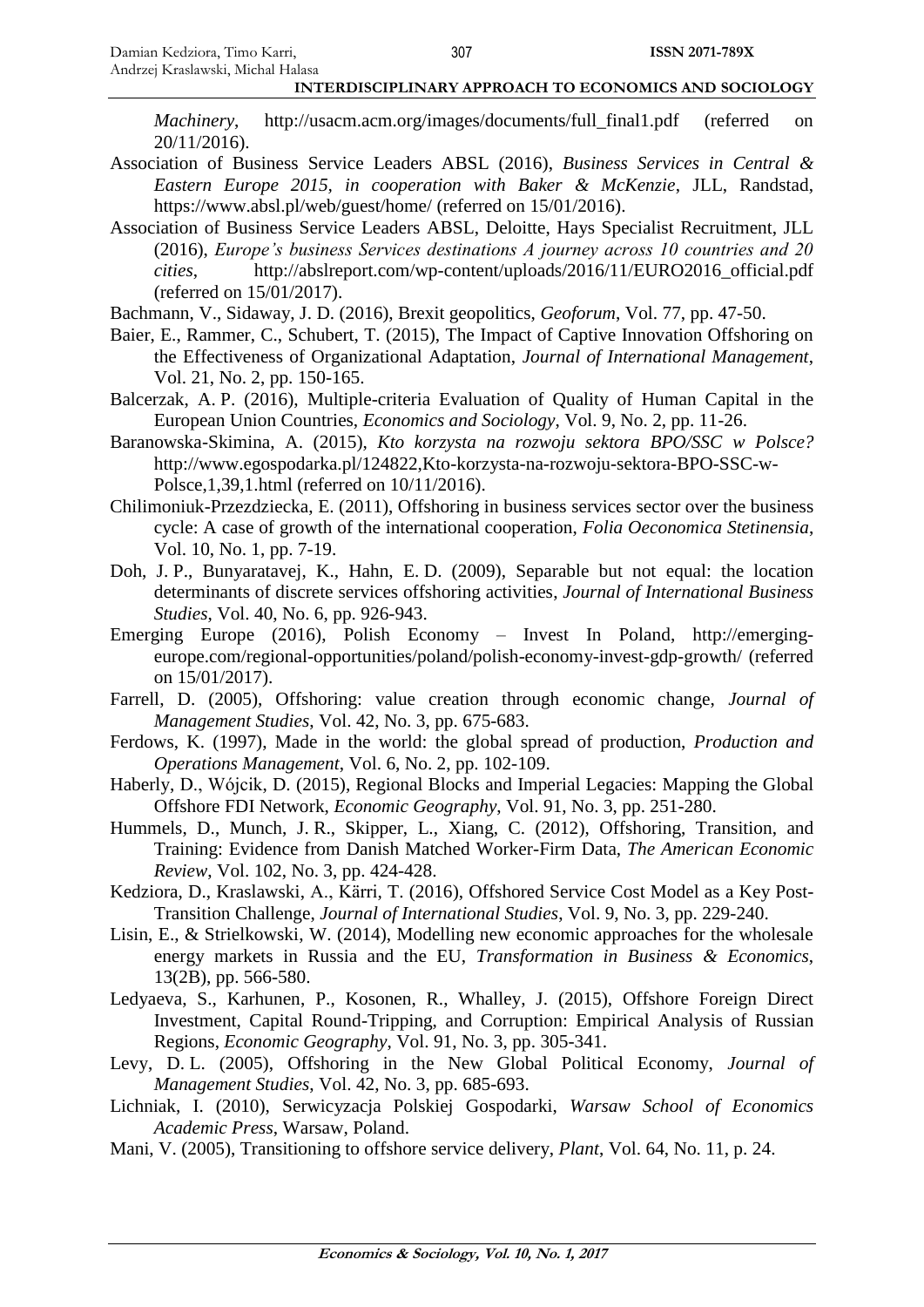- Metters, R., Verma, R. (2008), History of Offshoring Knowledge Services, *Journal of Operations Management*, Vol. 26, No. 2, pp. 141-147.
- Pisani, N., Ricart, J. E. (2016), Offshoring of Services: A Review of the Literature and Organizing Framework, *Management International Review*, Vol. 56, No. 3, pp. 385- 424.
- Plannenstein, L. L., Tsai, R. J. (2004), Offshore outsourcing: current and future effects on american it industry, *Information Systems Management*, Vol. 21, No. 4, pp. 72-80.
- Rodríguez, A., Nieto, M. J. (2015), Does R&D offshoring lead to SME growth? Different governance modes and the mediating role of innovation, *Strategic Management Journal*, Vol. 37, No. 8, pp. 1734-1753.
- Strielkowski, W., & Weyskrabova, B. (2014), Ukrainian labour migration and remittances in the Czech Republic, *Tijdschrift voor economische en sociale geografie*, 105(1), pp. 30- 45, doi: https://doi.org/10.1111/tesg.12052.
- Strielkowski, W., Bilan, Y. (2016), Migration aspirations & decisions: A comparative study of Turkey and Ukraine, *Intellectual Economics*, Vol. 10, No. 1, pp. 18-27.
- Tamayo, M. P., Huergo, E. (2016), The Effect of R&D Services Offshoring on Skilled Employment: Firm Evidence, *The World Economy*, Vol. 39, No. 9, pp. 1414-1433.
- Tambe, P., Hitt, L. M. (2012), Now IT's personal: offshoring and the shifting skill composition of the US information technology workforce, *Management Science*, Vol. 58, No. 4, pp. 678-695.
- Polish Information and Foreign Investment Agency PAIiIZ, PwC (2012) *Why Poland?* https://www.pwc.pl/pl/publikacje/assets/why\_poland\_2012.pdf (referred on 21.12.2016).
- Polish Ministry of Treasury (2013), *BPO sector in Poland – a chance for rapid growth*, https://www.msp.gov.pl/en/polish-economy/economic-news/4340,BPO-sector-in-Poland-a-chance-for-rapid-growth.html (referred on 11.12.2016).
- Willis Towers Watson (2015), *Transition Management: Expert Oversight Can Help Transition Success*, https://www.towerswatson.com/en-US/Insights/IC-Types/Technical-Regulatory/2015/03/transition-management (referred on 11.11.2016).
- Winkler, D. (2009), Services Offshoring and its Impact on the Labor Market. Theoretical Insights, Empirical Evidence, and Economic Policy Recommendations for Germany, *Physica-Verlag Heidelberg*, Berlin, Germany.
- van den Ende, L., van Marrewijk, A. (2014), The ritualization of transitions in the project life cycle: A study of transition rituals in construction projects, *International Journal of Project Management*, Vol. 32, No. 7, pp. 1134-1145.
- Vasile, V. (2014), Labour mobility impact on sending countries: Romanian EU workers case study, *Procedia Economics and Finance*, Vol. 8, pp. 737-46.

### **Legal Acts**

- Act on Foreigners of 12 December 2013 (Journal of Laws of the Republic of Poland of 2016, Item 1650), http://isap.sejm.gov.pl/DetailsServlet?id=WDU20130001650 (referred on 15.12.2016).
- Council Regulation (EC) No 810/2009 of the European Parliament and of the Council of 13 July 2009, establishing a Community Code on Visas (Visa Code) (OJ L 243, 15.09.2009, p. 1, as amended), http://eur-lex.europa.eu/legalcontent/EN/TXT/?uri=CELEX:32009R0810 (referred on 12.12.2016).
- Directive 2011/98/UE of the European Parliament and of the Council of 13 December 2011 on a single application procedure for a single permit for third-country nationals to reside and work in the territory of a Member State and on a common set of rights for third-